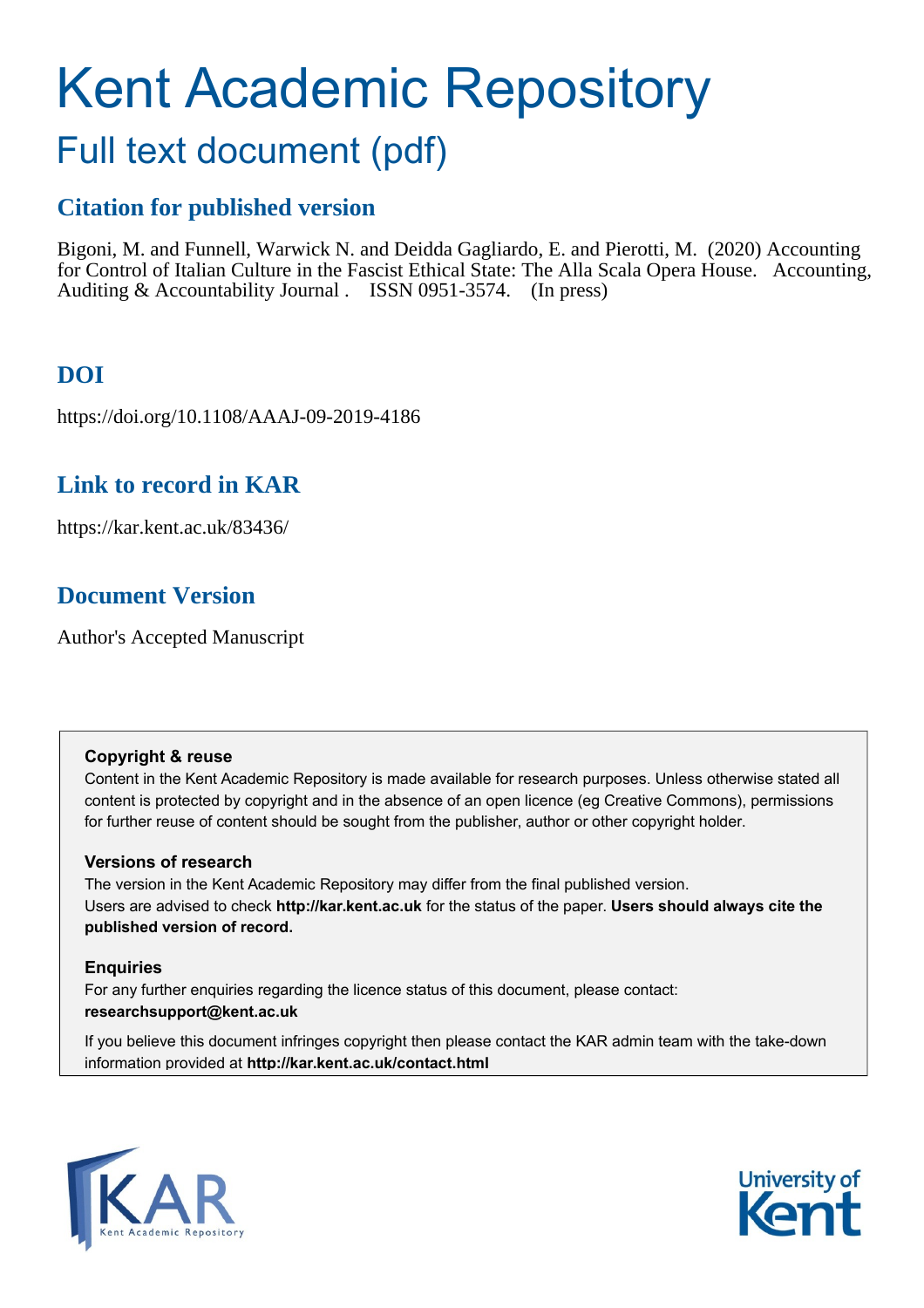## **Accounting for Control of Italian Culture in the Fascist Ethical State: The Alla Scala Opera House**

This article (author's accepted manuscript) is deposited under the Creative Commons Attribution Non-commercial International Licence 4.0 (CC BY-NC 4.0). Any reuse is allowed in accordance with the terms outlined by the licence. DOI: 10.1108/AAAJ-09- 2019-4186.

#### **Abstract**

- **Purpose** The study focuses on the complex interaction between ideological beliefs, culture and accounting by identifying during Benito Mussolini's time in power the contributions of accounting to the Italian Fascist repertoire of power in the cultural domain. It emphasises the importance of accounting in making the Alla Scala Opera House in Milan a vital institution in the creation of a Fascist national culture and identity which was meant to define the Fascist 'Ethical State'.
- **Design/methodology/approach** The study adopts the Foucauldian concept of discourse in analysing the accounting practices of the Alla Scala Opera House.
- **Findings** Financial statements and related commentaries prepared by the Alla Scala Opera House were not primarily for ensuring good management and the minimisation of public funding in contrast to the practices and expectations of accounting in liberal States. Instead, the dominant Fascist discourse shaped the content and use of accounting and ensured that accounting practices could be a means to construct the Opera House as a 'moral individual' that was to serve wider national interests consistent with the priorities of the Fascist Ethical State.
- **Research implications** The study identifies how accounting can be mobilised for ideological purposes in different ways which are not limited to supporting discourses inspired by logics of efficiency and profit. The paper also draws attention to the contributions of accounting discourses in shaping the identity of an organisation consistent with the priorities of those who hold the supreme authority in a society.
- **Social implications** The analysis of how the Fascist State sought to reinforce its power by making cultural institutions a critical part of this process provides the means to understand and unmask the taken-for-granted way in which discourses are created to promote power relations and related interests such as in the rise of far-right movements, most especially in weaker and more vulnerable countries today.
- **Originality/value** Unlike most of the work on the relationship between culture and accounting which has emphasised liberal States, this study considers a nonliberal State and documents a use of accounting in the cultural domain which was not limited to promoting efficiency consistent with the priorities now recognised more recently of the New Public Management. It presents a microperspective on accounting as an ideological discourse by investigating the role of accounting in the exploitation of a cultural institution for political purposes.

**Keywords**: Accounting, Ethical State, Discourse, Culture, State

**Article classification**: Research paper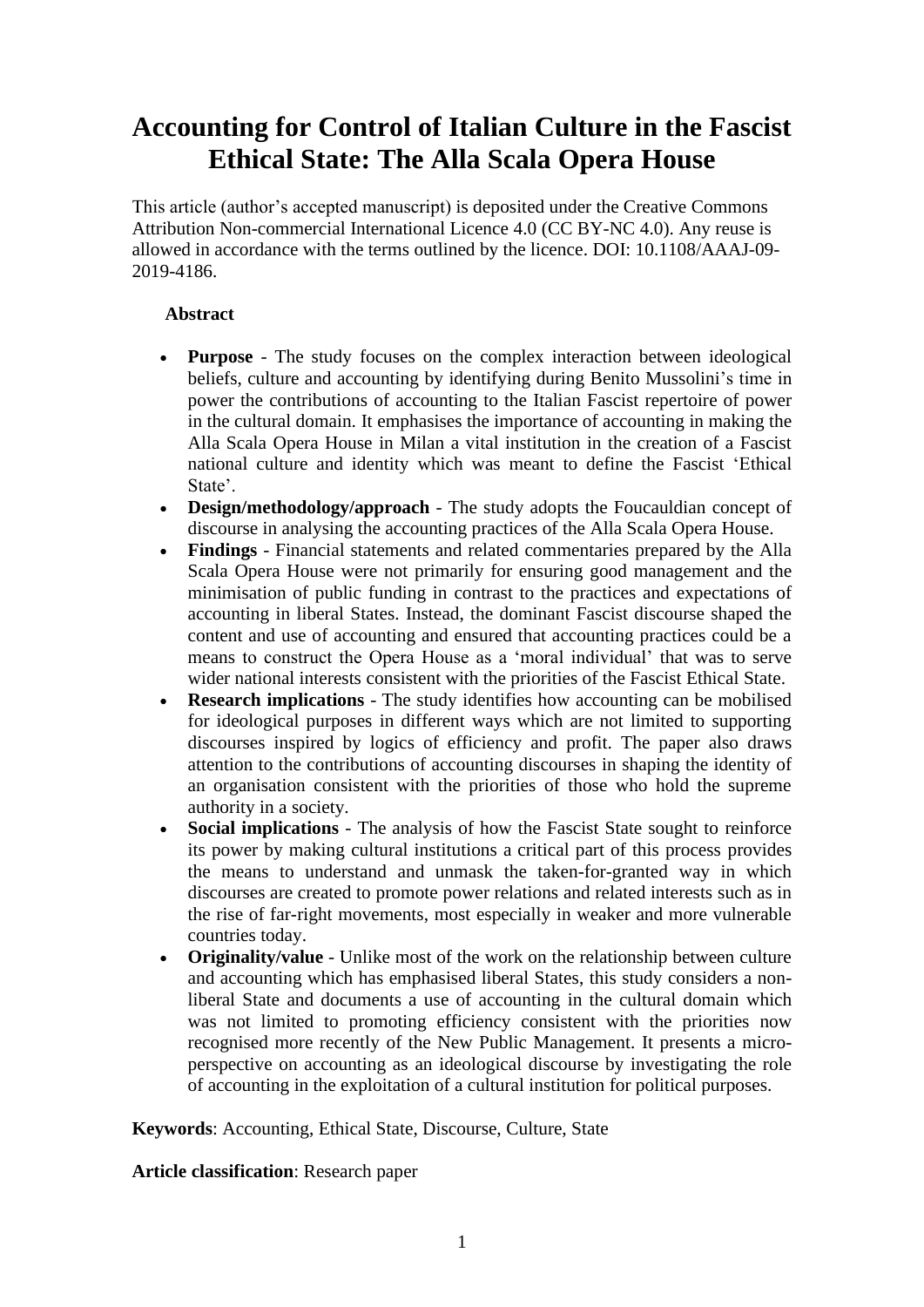#### **Introduction**

Intervention in the artistic and cultural domain by States and powerful elites has traditionally been one of the most evident manifestations of political and religious power (Bigoni *et al.*, 2018; Blanning, 2003; Pick *et al.*, 1988; Vale, 2014; Zimmer and Toepler, 1999). States have long played an important role in promoting, funding and regulating the production and use of cultural artefacts. In the  $20<sup>th</sup>$  century this phenomenon was particularly evident with the rise of totalitarian regimes in Italy, Spain, Germany and Russia where culture was a potent weapon in the pursuit of ideological goals (Berezin, 1991, 1997; Falasca-Zamponi, 1997). The Italian Fascists under Mussolini (1922-1943) very early realised the importance of enlisting culture as an implement of political power. They recognised that reliance solely or primarily on force and violence would not be sufficient to ensure acceptance of their political programmes by all classes in Italian society (Partito Nazionale Fascista, 1936). High quality theatrical productions, most especially opera, were believed by the Fascists to have the potential to make people aware that they belonged to a powerful, glorious Nation, thereby gaining the necessary devotion to Fascist values and aims (Ghirardo, 2013). The present study focuses on the complex interaction between ideological beliefs, culture and accounting to identify the contributions of accounting to the Fascist repertoire of power in the cultural domain. It does so by considering the most important Italian opera house during the Fascist era, the Alla Scala Opera House in Milan (hereafter the Alla Scala), which today is still one of the most renowned stages for opera in the world<sup>1</sup>. Accounting practices were enlisted by Mussolini and his followers to make the Alla Scala a vital institution in the creation of a Fascist national culture and identity which defined the Fascist State as an 'Ethical State', thereby strengthening and making manifest the power of the State itself.

The interrelation of cultural practices and accounting has become very obvious most recently with the diffusion of New Public Management (NPM) logics. This has been recognised by accounting scholars who have sought to identify the place of accounting practices in the cultural domain in promoting efficiency and accountability for the use of public funding, at the same time recognising that there can be an uncomfortable fit with artistic creativity (Christiansen and Skærbæk, 1997; Crepaz *et al.*, 2016; Ferri and Zan, 2014; Jeacle and Miller, 2016; Oakes and Oakes, 2016; ter Bogt and Tilema, 2016). This study extends the discussion relating to interventions by the State in the cultural domain beyond efficiency gains and cost savings to the use of accounting discourses for promoting political ideologies (Xu *et al.*, 2018; Yee, 2009, 2012).

To achieve its aim the study has drawn insights from the Foucauldian concept of discourse (Foucault, 1972, 1981). In his analysis of power, Foucault drew attention to the way in which discourses sustain power and in turn are supported by it, thereby ensuring the reproduction of existing power relations. Discourses "do not neutrally reflect our world, identities and social relations but, rather, play an active role in creating and changing them" (Phillips and Jorgensen, 2002, p. 1). Among different types of written and spoken discourses, accounting has the potential to objectify abstract phenomena and construct the objects it allegedly merely reflects. Shortly after

<sup>&</sup>lt;sup>1</sup> The Alla Scala was founded in 1778 to replace the Royal Ducal Theatre in Milan, which was destroyed by a fire in 1776. The building of the theatre on land on which had stood the church of Santa Maria alla Scala, hence the name of the Opera House, was financed by members of the aristocracy who previously owned boxes in the Ducal (Barigazzi, 1984).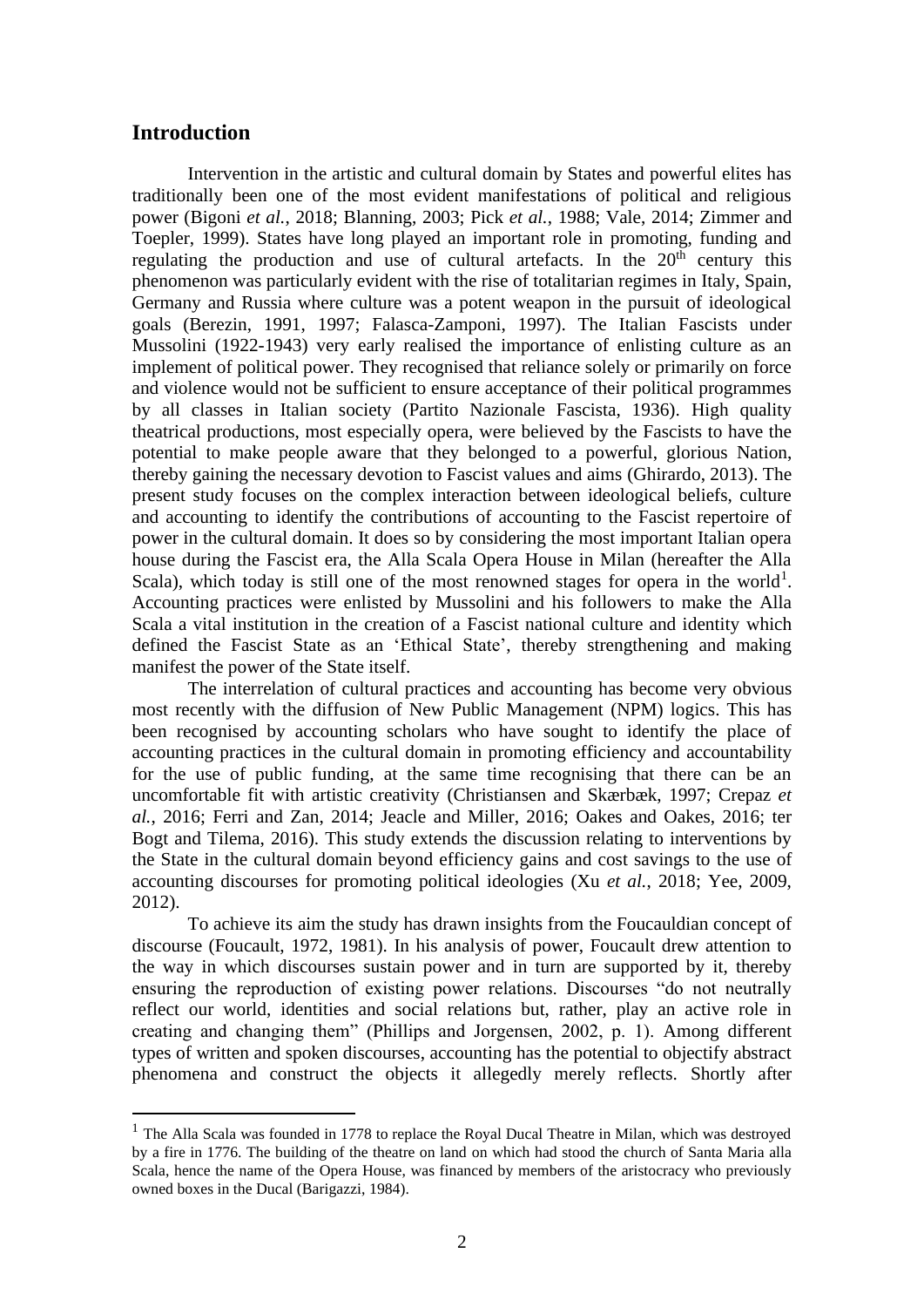Mussolini became Italy's Prime Minister in 1922, dominant political discourses in the country started to be influenced by values and beliefs propounded by the Fascist ideologist Giovanni Gentile<sup>2</sup> (Gentile, 1925, 1928a; Mussolini, 1955b; Mussolini and Gentile, 1961). These principles were to exert a decisive influence on the way in which accounting practices were used and interpreted in the operations of the Alla Scala Opera House as a vital institution in the creation of a Fascist Ethical State.

This study identifies in a novel, non-liberal context the manner in which accounting, instead of being primarily a practice which sought to place a monetary value on artistic production or promote an efficient use of resources, was used to create a discourse through which the Alla Scala was held accountable for its contributions to the construction of the Fascist Ethical State, thereby enabling the government to exercise political control. Unlike extant studies of the contributions of accounting to the diffusion of ideologies which consider almost exclusively the macro-level of standardsetting (Andrew and Cortese, 2013; Ezzamel *et al.*, 2007; Goddard, 2002; Xu *et al.*, 2014, 2018), this study provides a detailed micro-perspective of the use of accounting practices by a high profile cultural institution and how these functioned in the reproduction of ideological beliefs. To achieve this, the study is based on an extensive examination of primary sources located at the Historical Archive of the Alla Scala Opera House in Milan which encompass the artistic and economic life of the Opera House from 1815. The study also answers the call to further investigate the relationship between 'local' and broader discourses (Hardy and Phillips, 2004) by illustrating how accounting discourse can be used to construct a partisan reality which is consistent with the overarching ideological values which underpin its functioning (Cooper and Ezzamel, 2013; Ezzamel *et al.*, 2008). It shows that accounting discourses have material effects by identifying the manner in which political power incarnated in discursive practices is an important means by which organisations shape their identity (Leclercq-Vandelannoitte, 2011). The study thereby enriches our understanding of accounting during the Fascist regime beyond its use as an instrument in the persecution of Jews (Antonelli *et al.*, 2018), by businesses in the implementation of Fascist programmes (Cinquini 2007; Cinquini *et al.*, 2016; Sargiacomo *et al.*, 2016) and as a means of resistance (Papi *et al.*, 2019).

The next section introduces the theoretical lens adopted in the paper. The section that then follows presents a review of the literature on the interrelations between accounting, culture and ideology. The Fascists' conception of the State and the relevance of cultural interventions to this are subsequently introduced. This is followed by the description of the method used for this study. The importance of accounting practices in constructing the Alla Scala Opera House as an important element of the Ethical State that the Fascists sought to create is then presented. The final part of the paper discusses the main findings of the study and draws some concluding remarks.

#### **Theoretical Framework: Accounting as Discourse**

Foucault's (1972, 1981) extensive analysis of the concept of discourse and its power implications has been highly influential in helping to "reveal the role of objective discursive formations, the impact of dominant discourses, and the interactions between

<sup>&</sup>lt;sup>2</sup> Giovanni Gentile has been one of the most renowned  $20<sup>th</sup>$  century thinkers. As Professor of Philosophy at the University of Rome and Director of the Scuola Normale di Pisa, Gentile edited the first edition of the Italian Encyclopaedia and inaugurated the Fascist Institute for Culture. Throughout Fascist rule he was actively engaged in politics, serving as Minister of Education in Mussolini's first government.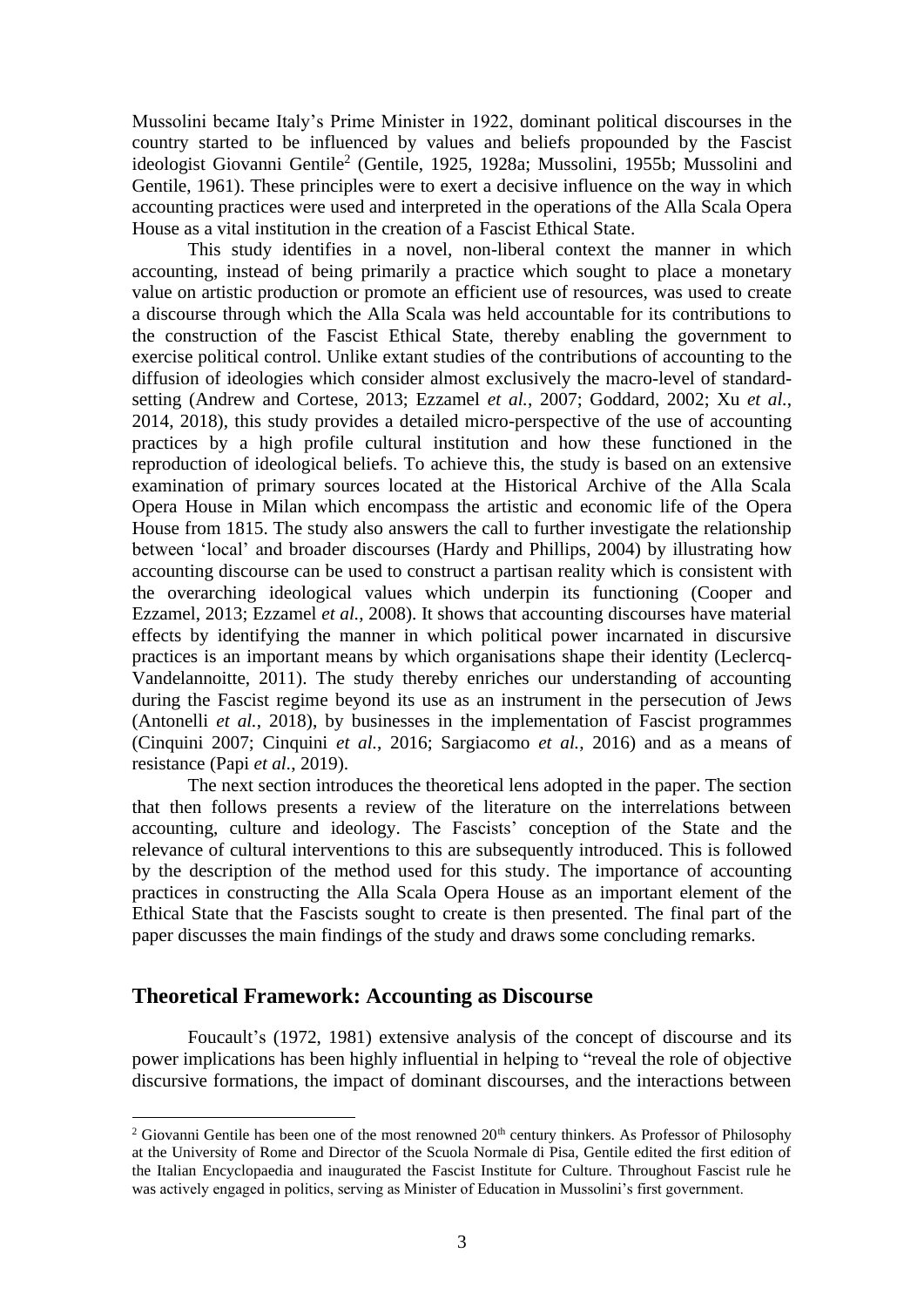large discourses and local discursiveness" (Leclercq-Vandelannoitte, 2011, p. 1252). Discourse for Foucault represents a means to actively construct a reality that is consistent with the aims of those in power. Discourse becomes the means by which individuals interpret their social world and therefore shapes an individual's understanding of reality. A discourse does not simply mirror an external reality which is 'out there', ready to be easily understood and reproduced by means of spoken or written words. For Foucault discourses "are not a slender surface of contact, or confrontation, between a reality and language", but rather they are "practices that systematically form the objects of which they speak" (Foucault, 1972, pp. 48-49). Discourse, therefore,

governs the way that a topic can be meaningfully talked about and reasoned about. It also influences how ideas are put into practice and used to regulate the conduct of others. Just as a discourse 'rules in' certain ways of thinking about a topic, defining an acceptable and intelligible way to talk, write or conduct oneself, so also, by definition, it 'rules out', limits and restricts other ways of talking, of conducting ourselves in relation to the topic or constructing knowledge about it (Hall, 2001, p. 72).

Language and discourse represent a subtle means of social control, one which makes existing power relations look natural and hence invisible to individuals (Leclercq-Vandelannoitte, 2011). Discourses constrain an individual's possibility for speech and action by limiting the field of objects that constitute legitimate perspectives and set the norms for the elaboration of concepts and theories (Edgley, 2010, p. 563). Power and discourse are mutually constitutive whereby it is discourse that shapes "the system of power that exists in a particular context by holding in place the categories and identities upon which it rests" (Hardy and Phillips, 2004, p. 299). At the same time, it is power that influences discourse by privileging certain actors and forms of knowledge in the transmission of discourse (Foucault, 1981). Discourses evolve over time as they are linked to the socio-political circumstances of a certain social system and its 'politics of truth' (Foucault, 1972; Hook, 2001). When ruling elites succeed in infusing discourse with their values and beliefs and in influencing what is considered 'accepted' discourse a connection is created between power and discourse whereby meanings and values conveyed by written and spoken words help to reproduce dominant social and political power (Eagleton, 1991).

The importance of discourse in the reproduction of power relations has become an especially important focus of critical accounting and organisation scholars (Clegg, 1987; Cooper and Ezzamel, 2013; Raffnsøe *et al.*, 2019), in particular the constitutive properties of discourses and how the latter have power effects by shaping and objectifying subjectivities (Knights and Morgan, 1991). Discourses are therefore implicated in the generation and shaping of organisational realities which they allegedly merely mirror (Ashcraft *et al.*, 2009; Mumby, 2001; Putnam and Cooren, 2004). Accounting practices and systems are now believed to constitute a discourse which has material effects on organisations and on the way in which organisational actors understand their reality and act (Cooper and Ezzamel, 2013; Edgley, 2010; Ezzamel *et al.*, 2008; Gendron *et al.*, 2007; Khalifa *et al.*, 2007). Accounting discourses that spread by means of accounting reports (Abeysekera and Guthrie, 2005) and social and environmental reports (Spence, 2007; Tregidga and Milne, 2006) enable the objectification of the goals of those exercising power (Kosmala and McKernan, 2011) and ensure that these are presented as highly desirable by different organisational actors. Therefore, accounting and its language and meanings help to make political and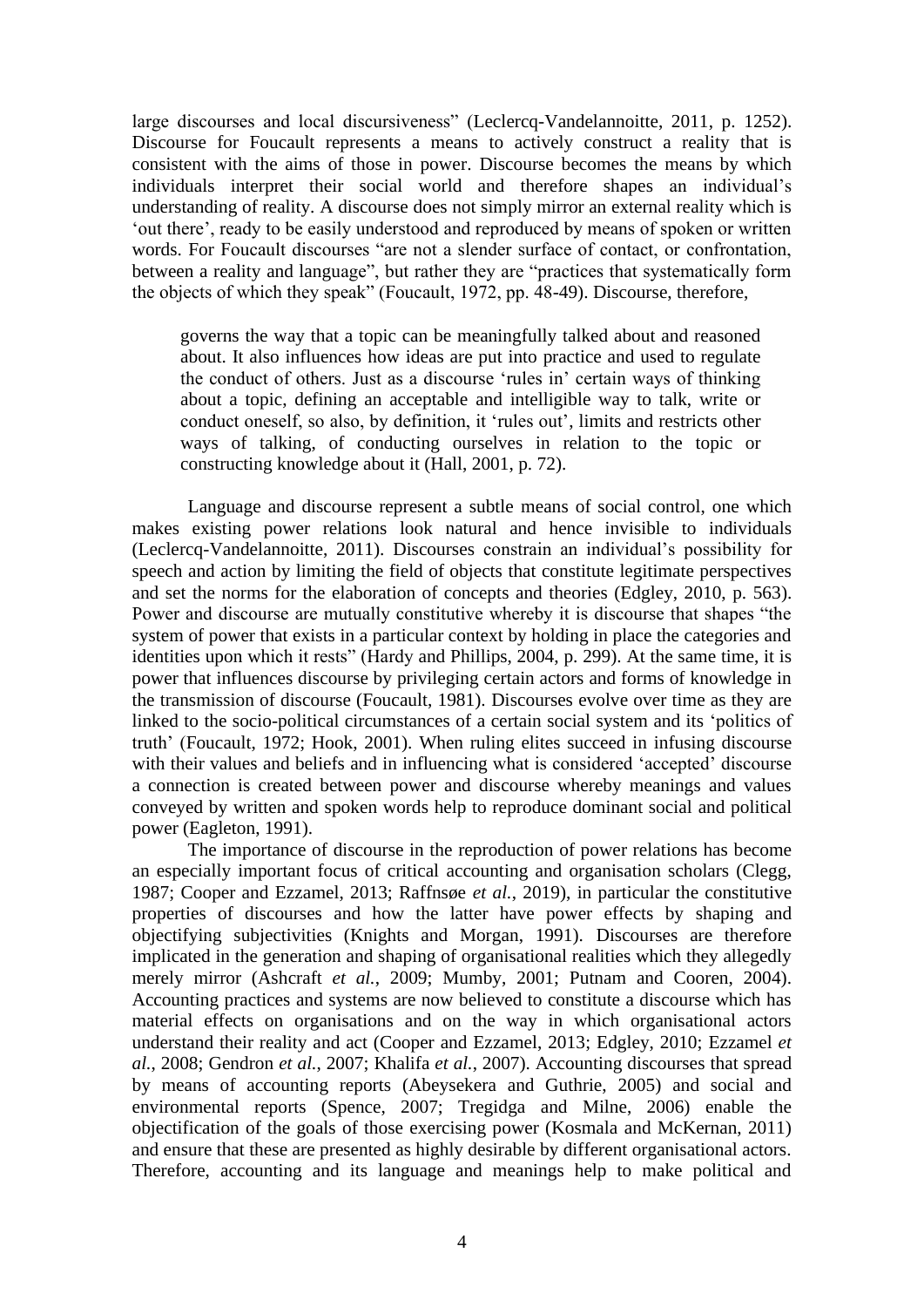strategic questions look eminently technical, hence disguising their interested nature and minimising resistance (Farjaudon and Morales, 2013; McKinlay and Pezet, 2018; Papi *et al.*, 2019). Throughout history this ability of accounting discourses to help obfuscate the real effects and intentions of those in power and for this to go unrecognised, thereby to construct a reality which favours their interests, has not been limited to the more physical manifestations of power. Cultural values and cultural artefacts have been particularly potent weapons in propagating and helping to sustain power by the most successful regimes (Nelis, 2012). For Italy most famously this has been achieved with operas (Tambling, 1996).

#### **Accounting, Culture and Ideology**

The role of accounting as a political ally within the cultural domain in the achievement of ideological goals of governments, most especially to sustain power has yet to receive a level of the attention by accounting scholars commensurate with the political primacy and historical importance of cultural artefacts. Accounting researchers have either focused on the functioning of accounting in the cultural domain or examined the connection between political ideologies and their economic and institutional requirements. As a result, until the present study research has not holistically explored the mutual connections between culture, accounting and ideological beliefs.

The relationship between accounting and culture has been mainly studied in the context of the NPM, with particular emphasis on the accountability relationship binding cultural institutions and public funding bodies and the valuation of cultural assets (Crepaz *et al.*, 2016; Zimmer and Toepler, 1999; Zorloni, 2010). The ideological and practical priority given by NPM reforms to the metrication of performance has caused an increasing focus by governments on efficiency in public spending in an attempt to lower costs and on the delivery of value for money by the recipients of public funding, including producers of culture (Christiansen and Skærbæk, 1997; Ferri and Zan, 2014; Oakes and Oakes, 2016; ter Bogt and Tilema, 2016). In this context, accounting found "its vocation, rendering the activities of arts organisations accountable through a host of predetermined performance measures" (Jeacle and Miller, 2016, p. 1). Producers of culture, therefore, have been forced to engage in accounting calculations to justify how they used State funding, even though the attempt to quantitatively evaluate artistic production and cultural assets may conflict with the creative freedom needed by artists (Carnegie and Wolnizer, 1995; Christiansen and Skærbæk, 1997; Jeacle and Carter, 2012; O'Brien, 2013; Oakes and Oakes, 2016; Provins *et al.*, 2008). Research has also investigated the accounting practices used to evaluate artistic production and cultural assets (Crepaz *et al.,* 2016; Hooper *et al.*, 2005), which have been demonstrated to be scarcely reliable (Donovan and O'Brien, 2016), and how they result in disregard for the cultural significance of heritage assets for a community (Ellwood and Greenwood, 2016).

Investigations of the interaction between accounting and ideological priorities have mainly focused on the macro level of broad accounting policies and the process of standard setting to appreciate the way in which different ideological underpinnings sustain different conceptions of accounting and its role in the context in which it operates (Andrew and Cortese, 2013; Ezzamel *et al.*, 2007; Goddard, 2002). Accounting is seen as a contested arena where conflict between different interests and powerful groups takes place (Arnold and Hammond, 1994). Thus, accounting practitioners and academics are often mobilised by governments and elite groups in promoting an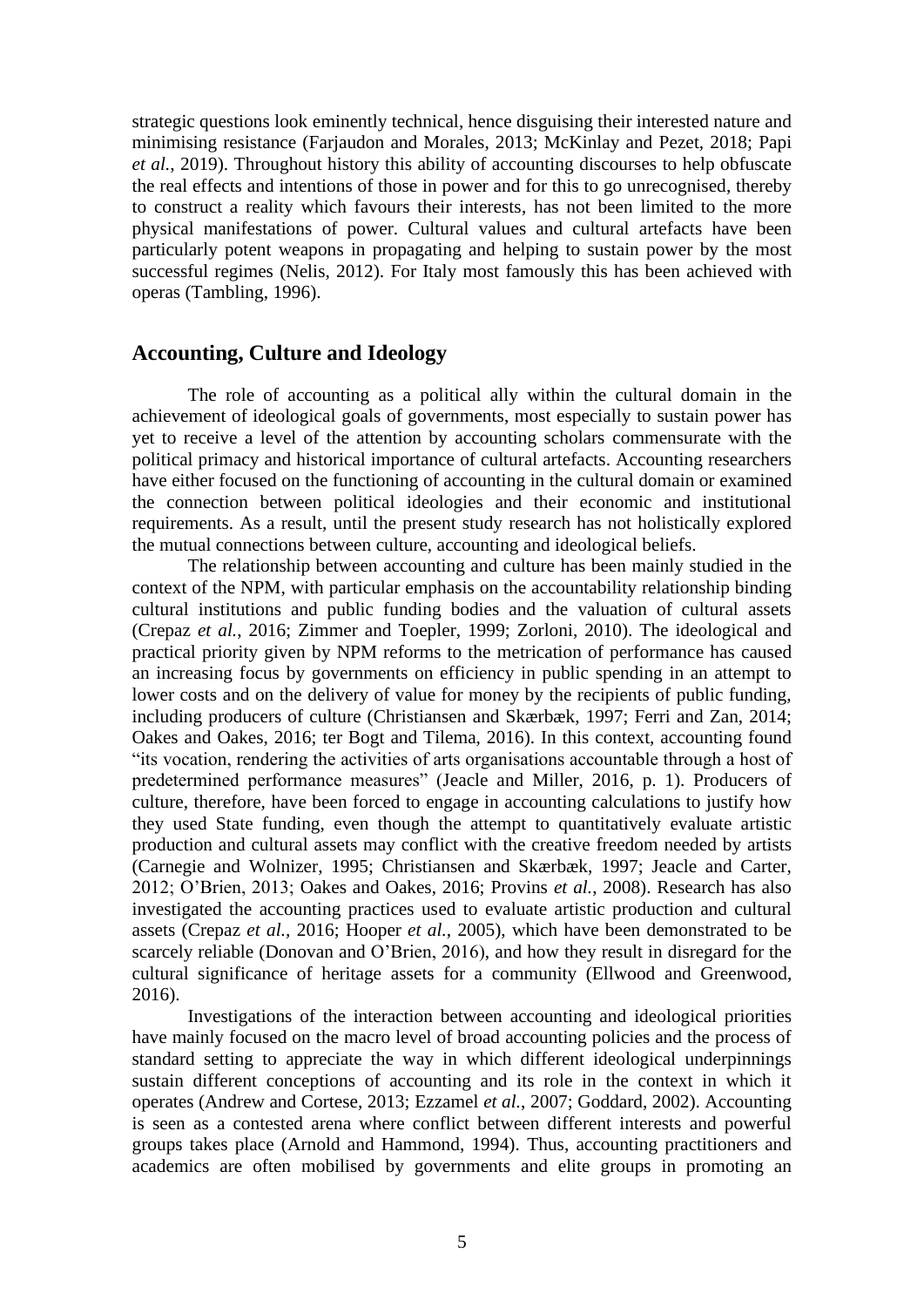understanding of accounting that is consistent with their ideological goals (Yee, 2009, 2012). This is well represented by China's transition from Maoism to Dengism (Ezzamel et al., 2007; Xu *et al.*, 2014, 2018). Under Mao, the primacy of the class struggle and the government's focus on central planning and public ownership meant that accounting was seen as a quintessential capitalist tool, which was therefore to be adapted to a socialist context (Xu *et al.*, 2014). Following the opening of China by Deng to the western world, accounting "was recast as a crucial tool with roles to play in income distribution, resource allocation, and property protection" (Ezzamel *et al.*, 2007, p. 695). The contributions of academics and practitioners were therefore essential to the transformation and legitimation of accounting as an eminently technical and neutral practice, devoid of any ideological essence, and hence fully consistent with the new social context of a rapidly developing China (Ezzamel *et al.*, 2007; Xu *et al.*, 2018).

Accounting professionals can be used to accommodate political ideals, most especially when State ideology is endangered by external threats (Mihret *et al.*, 2017; 2019). Iran successfully resisted external pressure for adaptation of professional accounting to transnational neoliberal norms by promoting an ideological view of professional autonomy as independence from foreign influence (Mihret *et al.*, 2019). Similarly, in Saudi Arabia alignment between government ideology and goals of professional bodies ensured the adoption of accounting standards that were consistent with *Sharia* law and only partially with American standards (Mihret *et al.*, 2017).

Research is yet to explicitly consider at a comparable level to the ideological enlistment of accounting professionals and standard setting the use of specific micropractices, such as financial reporting, in a State's attempt to expose large sections of its population to a culturally interested message that benefits those in power. At the same time, research has not offered a detailed analysis of the use of accounting in the arena of culture production which goes beyond ensuring efficiency and the minimisation of State financial contributions to cultural organisations. The ideological enlistment of accounting practices as a discourse of power can be given considerable potency without being obvious in the domain of culture. This was keenly and very effectively recognised by the Italian Fascists for whom cultural artefacts were to provide a very influential and less obvious means of embedding their political ideology in the Italian people.

#### **The Fascist Ethical State and the Role of Culture**

Gentile saw the individual as a quintessentially social being who can realise their truest selves only when they relate to other individuals in a society of moral equals, which is embodied by the unifying will of his concept of the 'Ethical State' (Gentile, 1922b). Gentile condemned liberal Italy prior to the rise of the Fascists as the triumph of materialistic positivism where the sense of community and pride of belonging to a nation were lost in favour of a spreading individualism (Gentile, 1928a). According to liberal beliefs, the State must have limited functions to ensure that any unnecessary restriction of an individual's freedom is avoided. Moreover, when State intervention is kept to the minimum, liberals proclaim that the pursuit of self-interest by every member of society will maximise social utility (Arblaster, 1984; Kymlicka, 1990).

The Ethical State overturned the relationship between the individual and society. If in liberal beliefs society exists for the individual, for the Fascists the individual is there for society; the identity and existence of the individual is derived from society (Rocco, 1996). Thus, in contrast to liberal beliefs, self-interest was harshly criticised by Fascist doctrine. Mussolini and Gentile (1961, p. 117-118) pronounced that the State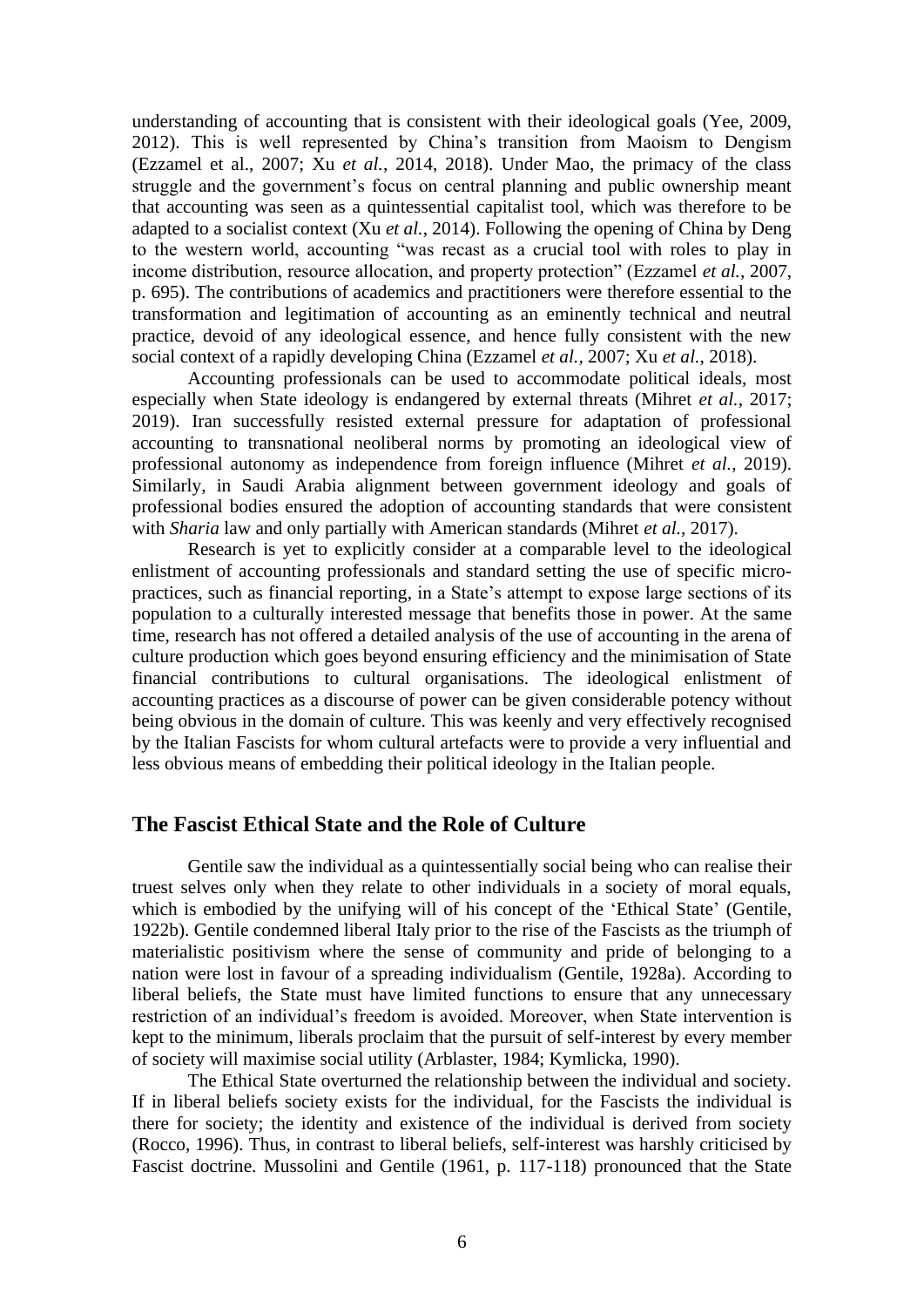must promote "a higher life, founded on duty, … self-sacrifice, the renunciation of selfinterest". The individual can find their real essence by contributing selflessly to society's progress (Gentile, 1925, 1929; Mussolini and Gentile, 1961).

Fascist doctrine identified society with the Nation, the repository of the fundamental values and interests of the community (Mussolini and Gentile, 1961, p. 122). The Nation is not just the sum of the individuals living in a specific territory at a certain point in time but a real 'organism' which includes past, present and future generations, with individuals representing its transient elements (Mussolini, 1955a, p. 175). This organism has a life and interests of its own which are separate from those of individuals and result from the coordination of aspirations and desires of current and future generations (Gini, 1927a, p. 102). Therefore, the interests of individuals, social categories and classes can be considered legitimate only if they do not clash with the preeminent aims of the Nation. Since the Nation as a living organism has its own needs which may differ from those of individuals, it is critical to have an entity which has the power to settle conflicting interests to secure the life of the Nation itself. This is the role of the State, the entity that embodies the Nation and that has to pursue the superior interests of the Nation (Gentile, 1925, 1929; Gini, 1927a, 1927b; Mussolini and Gentile, 1961).

The State is the moral order which rules the community (Mussolini, 1951, p. 66). It is "conceived and realised by Fascism (as a) spiritual and ethical entity for securing the political, juridical, and economic organization of the nation, an organization which in its origin and growth is a manifestation of the spirit… The State urges them to unity; its justice harmonizes their divergent interests" (Mussolini and Gentile, 1961, p. 129). To achieve these aims, the State must have a will of its own; the only one that matters. Crucially for Gentile (1925), the State is ethical in its essence and holds the supreme moral authority, thereby safeguarding the continuity of the community. As a result, this Ethical State operates with no boundaries nor can its functions be limited to enforcing order and keeping peace, as in the liberal conception of the State (Mussolini and Gentile, 1961, pp. 120-121). The Ethical State is necessarily totalitarian "with a singular, cohesive will" (Mann, 2012, p. 319). For Mussolini there could only ever be "all within the State, nothing outside the State, nothing against the State" (Mussolini, 1956, p. 425)<sup>3</sup>. As a result, the Ethical State has to shape the 'modern' individual so that they can actively contribute to society (Mussolini and Gentile, 1961). Within this process the importance of a shared culture could not be overestimated (Gentile 1928b).

Cultural artefacts have long played a crucial and irreplaceable role in constructing the discourse which has been the foundation of nationalist movements, a discourse of 'us' and 'them'. Representing such boundaries as natural and self-evident is bolstered by cultural forms as a means for "codifying and reproducing social identities" (Jones, 2011, p. 2). Gentile (1928b) believed that culture was to make individuals conscious of their membership of a glorious Nation which has achieved much in the past and which must do the same in the future. Therefore, to the Fascists, the creation of culture was not an end in itself nor aimed simply at stimulating the intellectual pleasure of the individual but, instead, it gained its true value when it served a political purpose (Partito Nazionale Fascista, 1936, p. 4). Fascist artistic creation was to be based on "the worship of action, the exaltation of conflict, the continuous assertion of a man's ability to control and transform reality and impose his will without limits" (Falasca-Zamponi, 1997, p. 14). Although the Fascists did not seek to closely dictate the

<sup>&</sup>lt;sup>3</sup> This description of the State was delivered in an important speech by Mussolini at the Alla Scala on 28<sup>th</sup> October 1925.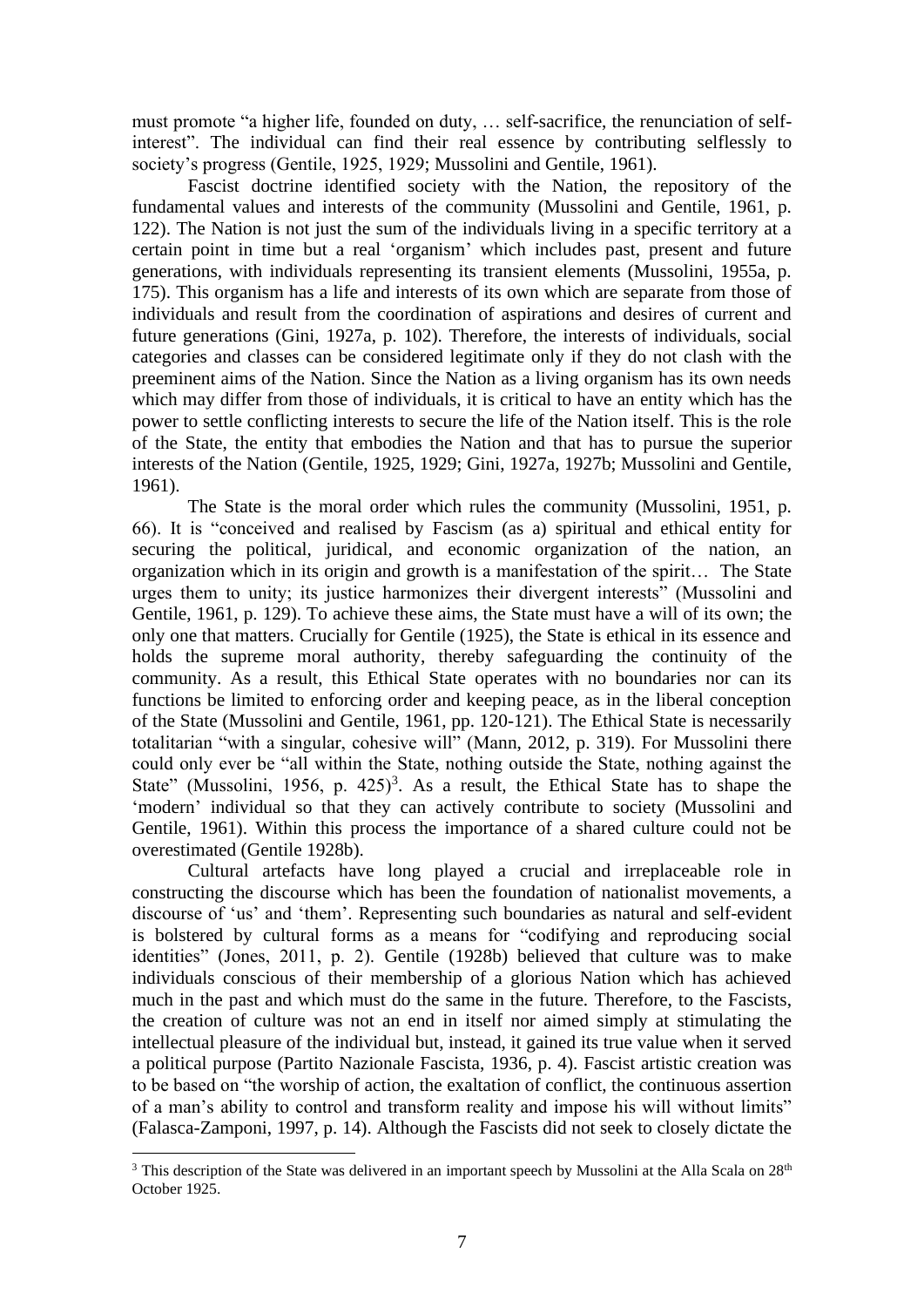content and themes of artistic creations, they nevertheless demanded cultural products imbued with the key beliefs of national pride, unity, force and might promoted by the regime (Nelis, 2012). Cultural production was expected to diffuse ideas "about how society should operate and the roles of individuals within the collective" (Ghirardo, 2013, p. 88), thereby enmeshing aesthetics and politics. This was a highly symbolic means to suppress the existence of individuals as autonomous social spheres and merge them into the unitary whole of the Nation embodied by the State (Falasca-Zamponi, 1997).

Culture as "a shared way of life that includes values, beliefs, and norms transmitted within a particular society from generation to generation'' (Scupin, 1998, quoted in Efferin and Hopper, 2007, p. 226) does not only act by reinforcing the bonds between different individuals which are part of the same community but represents "a conceptual system which, when combined with personality, sets the action and decision premises for individuals" (Birnberg and Snodgrass, 1988, p. 448). Culture creates discourses that shape people's understanding of what is right or wrong, desirable or not and informs consistently and, almost unperceptively, the judgements and choices people make every day. Therefore, to the Fascists, influencing the key values which informed the feelings and decisions of people through the production of culture would have meant gaining the never-ending allegiance of the Italian people.

Theatrical performances were particularly revealing examples of Fascist intervention in cultural arenas in the pursuit of their ideology. They were conceived very early by Mussolini and Gentile as a fundamental means for forging the bonds of the national community in the new Ethical State (Berezin, 1991, p. 639). The Fascists proclaimed that theatre had the ability to "profoundly excite the soul of the people, awakening their best virtues" (Partito Nazionale Fascista, 1936, p. 31). Gramsci, one of the fiercest opponents of Fascism, emphasised how:

(t)o many common people, the baroque and the operatic appear as an extraordinary fascinating way of feeling and acting, a means of escaping what they consider low, mean and contemptible in their lives and education, in order to enter a more select sphere of great feelings and noble passions. … Opera is … pestiferous, because words set to music are more easily recalled, and they become matrices in which thought takes shape out of a flux (Gramsci, 2012, pp. 377-378).

The ideas and examples provided by theatrical performances were a powerful means which could be used by the Fascist State to influence individuals. Therefore, the Fascists knew that they could not afford to "lose interest in a phenomenon [theatre] which has so much importance for the evolution of customs, ideas, aspirations of a people. We cannot leave a powerful means of education and propaganda in the hands of any group without any control" (Partito Nazionale Fascista, 1936, p. 30). In this endeavour, the remarkable international and national reputation of the Alla Scala Opera House would ensure that it would be expected to make significant contributions after the Fascists' early years in power when they sought to destroy all opposition and transform key public institutions into instruments of the Fascist Ethical State.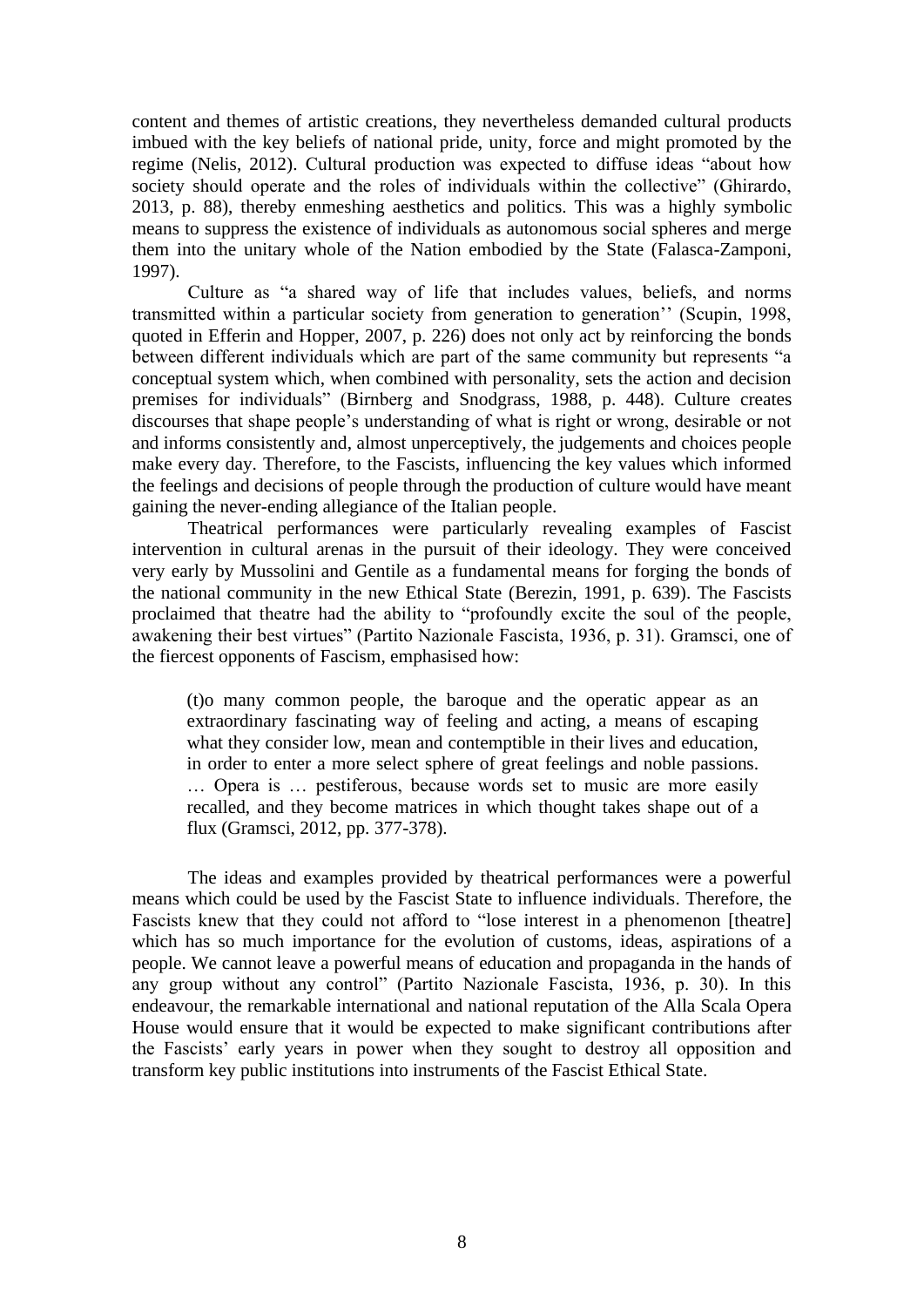#### **Method**

The history of the Alla Scala Opera House is documented most comprehensively with the materials kept in the Historical Archive of the Alla Scala. Of particular relevance to this study were the financial statements, budgets, audit reports and communications from senior management which were produced each year during the Fascist era. The financial statements of the Alla Scala and related attachments between 1922 and 1943 consisted mainly of statements of financial position and income statements. In addition, relevant statutes and related agreements were examined to fully appreciate the way in which the Alla Scala was managed and how this evolved over time. Particularly relevant were the statutes governing the life of the Alla Scala drawn up in 1921, 1931 and 1934 and the agreements between the Alla Scala, the Municipality of Milan and the government in Rome. In order to get further insights about the relationship between the Alla Scala and public bodies, most especially the Municipality of Milan and the central government, the correspondence between these bodies and the minutes of the meetings of the Alla Scala's Board of Directors were consulted.

Given the significant amount of information retrieved, the authors performed a qualitative text analysis as indicated by Kuckartz (2014). To fully appreciate the impact of Fascist policies on the Opera House the analysis started before the advent of Fascism, when the Alla Scala was set up as an "Ente Autonomo"<sup>4</sup> (Autonomous Body, hereafter Ente) in 1920. In the first nine years of the Alla Scala in its new juridical status, along with a statement of financial position and an income statement, two specific statements were drawn up to account for the repayment of the costs to set-up the Alla Scala as an Ente and for revenue and expenses specifically attached to boxes owned by the 'palchettisti' (box holders). These statements were complemented by statistical attachments which provided further details such as revenue and expenses for each performance or attendance. Also included were commentaries on the accounts and other aspects of the operations of the Alla Scala prepared by the Director of the Alla Scala and later by his successor the Superintendent.

The evolution of the costs and revenues of the Alla Scala and any significant variation in its assets and liabilities were analysed in detail. Moreover, the commentaries from the Director/Superintendent and the auditors, the minutes of the Board of Directors and the correspondence with public bodies were carefully examined to understand if the interpretation of the financial results by the management of the Alla Scala changed over time and how information was relayed to the Municipality and the central government in Rome. Particular focus has been given to the emergence and evolution of an 'accounting discourse' through which the Alla Scala was expected to account for its contributions to the construction of the Fascist Ethical State. To achieve this a link was sought between "organizational members' actions and interpretations of what happened with theoretical discussions to generate possible claims concerning what might have happened" (Golden-Biddle and Locke, 2007, p. 6).

To further appreciate the context in which the Alla Scala operated during the Fascist regime, secondary sources were used. Books on the history of Fascism and their use of culture were particularly useful, along with publications on the history of the Opera House, most especially Barigazzi's (1984) *La Scala racconta*. The digital versions of one of the main Italian newspapers, *La Stampa* (www.archiviolastampa.it), were checked for any reference to the performances staged at the Alla Scala and, critically, any mention of the release of financial information to the public. Another

<sup>&</sup>lt;sup>4</sup> An Ente Autonomo is an institution regulated by Italian public law which enjoys autonomy from other public or private institutions, with the aim to pursue the public interest.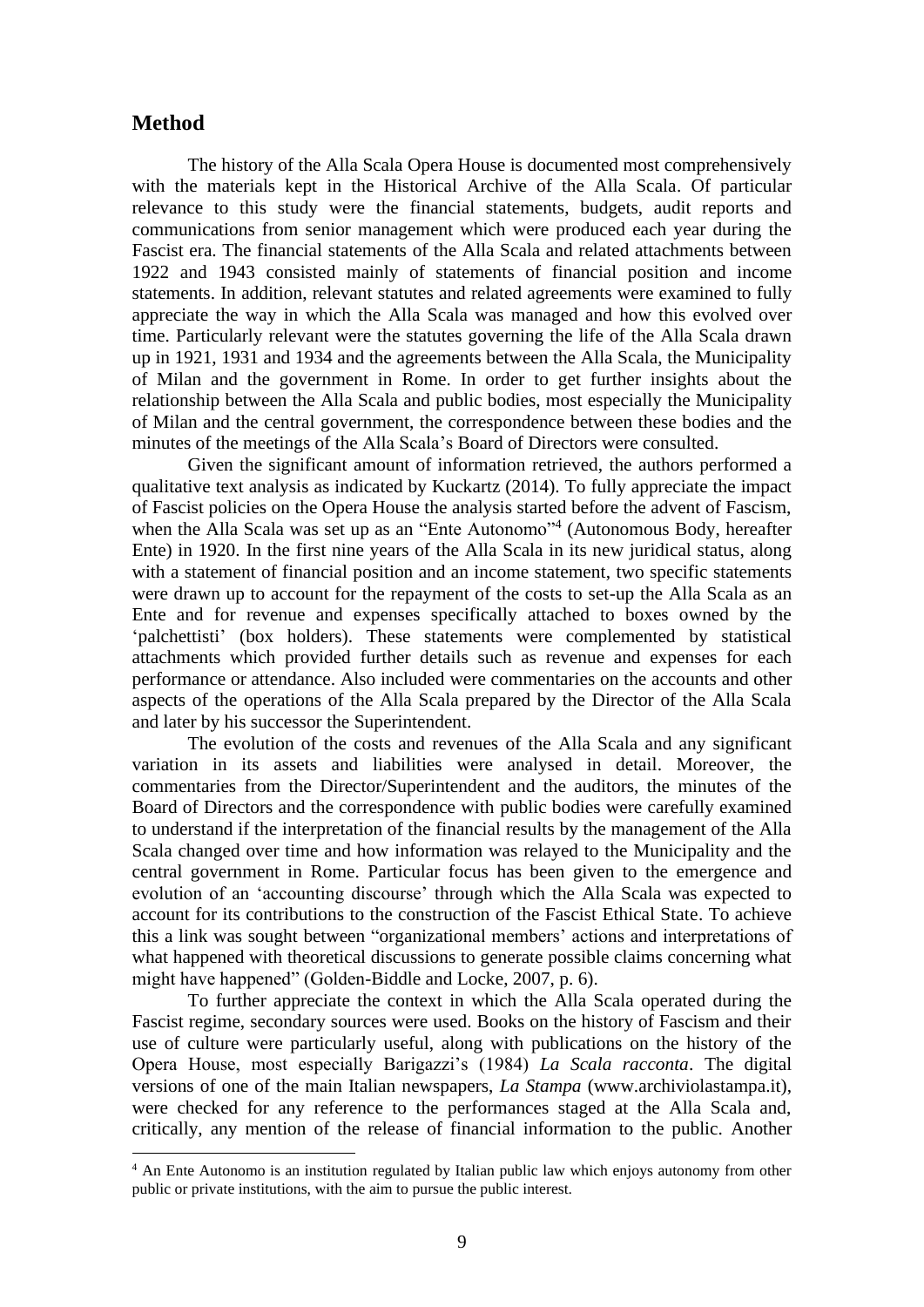source used was a collection of laws issued by the Fascists which determined the management of all Italian opera houses (Ente Autonomo Teatro Alla Scala, 1963).

#### **Accounting Discourses at the Alla Scala Opera House**

#### *From Efficiency to Compliance: 1922-1936*

In 1920, immediately before the Fascists' seized power, the Alla Scala had been reorganised by the then socialist Milan Municipal Council as an Ente Autonomo which enjoyed a separate legal identity and autonomy from the municipal government of Milan. The funding of the Alla Scala at this time depended primarily on contributions from the Municipality, members of the wealthy elite who held private viewing boxes in the Opera House and private donors. To ensure that the Alla Scala remained a privilege of the wealthy, prices were kept high. During the early part of the period of the Fascist consolidation of power, from 1922 to 1929, when the Alla Scala was managed by both the Municipality and rich private citizens, the link between the Alla Scala's financial management and its ideological significance for the Fascists had not yet been fully appreciated. Thus, this period was referred to in the following years as the "Pre-Fascist Administration" (Letter from the Director to the Presidency of the Council of Ministers, 1933, p. 5). At this time the main purpose of the financial statements, which were regarded as "intuitive and rough" (Director Commentary 1922-1923, p. 2), was managing the Alla Scala in the form of an Ente Autonomo, providing it with the means to operate profitably. Unprofitable spring concerts were cancelled and there was an obvious focus on reducing costs, for example by changing suppliers and re-adapting stage clothes instead of buying new ones (Director Commentary, 1923-1924, p. 5 and 1927-1928, pp. 5-6). The outcome was clearly confirmed with excellent profit results for most years, peaking at 2.2 million lire in 1925-1926 (Income statement, 1925-1926).

An example of the income statements during the early period of consolidation of power is provided in Figure 1 which shows the income statement for 1925-1926 in which revenues for the season are shown to have been made up of four different items. Most important at this time were revenues from season and one-day tickets which contributed 79% of revenues. The report makes specific reference to the amounts paid by different types of seats, mainly to highlight the continued importance of support for the Ente by rich box holders. The third item, miscellaneous revenues, which included concessions, rent, sale of materials, interest, discounts and fines, accounted for 3% of revenues. The last item is subsidies from the government in Rome and from the Municipality of Milan. This represented just 18% of revenues. This funding structure was fully consistent with the legacy of the liberal priorities which had characterised Italy until the end of 1922, according to which State intervention in the economy should have been minimised.

#### **Insert Figure 1 here**

By 1929, with a Fascist dictatorship now in place, Mussolini was ready to go "out to the people" (Thompson, 1991, p. 81). It was time to 'Fascistise' the Italians in order for the population to identify with the goals of the regime. To achieve this, propaganda initiatives were soon evident in the operation of the Alla Scala which was expected to take a leading role in spreading the values of the Fascist Ethical State. If in liberal Italy theatre was overwhelmingly a means to entertain the rich and bourgeois classes (Ferrara, 2004, p. 15), in Fascist Italy it gained a central role in the promotion of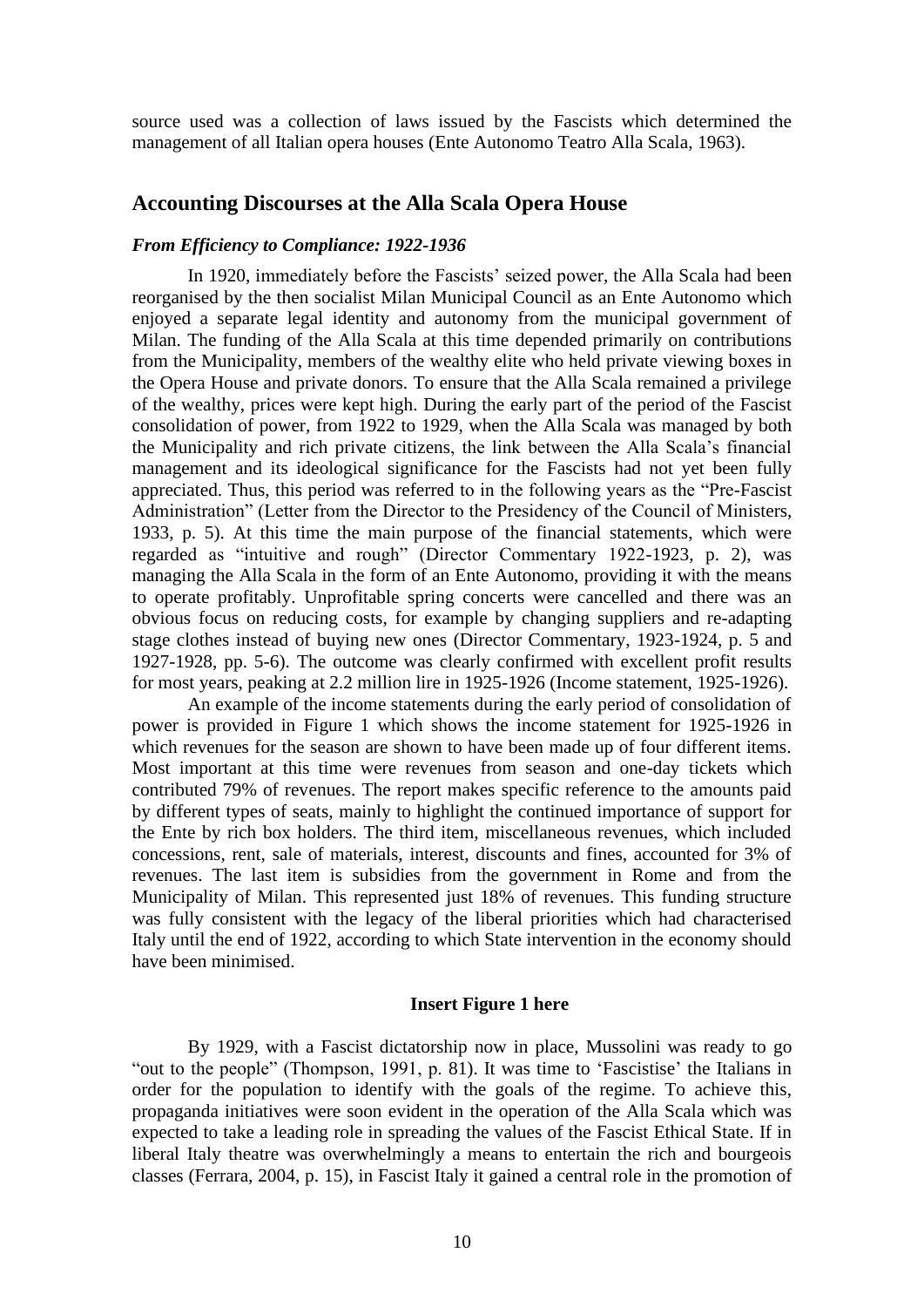a new sense of community among all classes. The first step to achieve this aim was to transfer the ownership of the Alla Scala from the rich aristocracy to the Municipality of Milan between 1928 and 1929. This was accomplished by dispossessing the box holders with Decree Law n. 562 of  $26<sup>th</sup>$  February 1928 and later by a new statute in 1931 which would thereafter govern its operations.

To consolidate and deepen the penetration of its power after the new Ente was formed in 1929 a priority was increasingly given by the Fascist regime to spreading culture and values which were consistent with the Fascist creed by making theatre accessible to a larger number of spectators from every social class, especially the working class. Accordingly, "the Fascist state now opened up a range of programmes that in one form or another engaged ever larger segments of the population. … (These programmes) promised to entertain and involve large swathes of the public while at the same time touting the accomplishments of the regime ...." (Ghirardo, 2013, pp. 88-89).

The use of special reduced-price shows as a means to broaden access to performances became so widespread that toward the end of 1935 they constituted almost a third of total performances (Director Commentary, 1934-1935). The success of these measures was testified by the high attendances at performances. In the last season of this early period of Fascist rule the Director noted that "the Opera House had an average attendance which was nearly 200 spectators per show higher than its seating capacity" (Director Commentary, 1935-1936, p. 8). In this way the Alla Scala became a means for the Fascist State to engage with a larger, more diverse range of people to make them aware of their belonging to a glorious Nation whose might and talent were mirrored by the magnificence of the performances (Strobl, 2013). It also meant, however, that the gap between the income from tickets and the cost of the performances constantly increased through time as did the Alla Scala's dependence on direct financial assistance from the State. This curtailed the independence of the Alla Scala as an Ente, even though it was meant to have "full and absolute freedom of action and independence" (Agreement between the Municipality of Milan and the Ente Autonomo del Teatro Alla Scala with the intervention of a State representative, 18<sup>th</sup> November 1930).

When significant, ongoing reductions in ticket prices took place for the first time in 1932, season ticket sales increased by 107% but the decrease in prices was such that the corresponding increase in income from their sale was just 18% (Income statement, 1932-1933; Director Commentary, 1932-1933. p. 9). This meant that State subsidies had to be increased. Accordingly, the Milan Municipal Council almost doubled it subsidy to 600,000 lire with further subsidies from provincial bodies which ranged from 100,000 to 200,000 lire (Income statements 1930-1931 and 1935-1936). The income statement for 1933-1934 which on the income side showed that subsidies had increased to almost 50% of total income (see Figure 2) was a clear signal of the unprecedented reliance of the Alla Scala on the Municipality of Milan and on central government. Financial reports<sup>5</sup> which showed this shifting balance between ticket sales and public subsidies after the ownership of the Alla Scala was transferred to the Municipality of Milan reflected a major change in the target audiences but also less obviously the political contributions now expected of the Alla Scala. All of this information had to be sent to the Fascist Municipality of Milan, which exercised decisive influence on the operations of the Alla Scala.

#### **Insert Figure 2 here**

<sup>&</sup>lt;sup>5</sup> The financial statements from 1930 were accompanied by budgets and an audit report.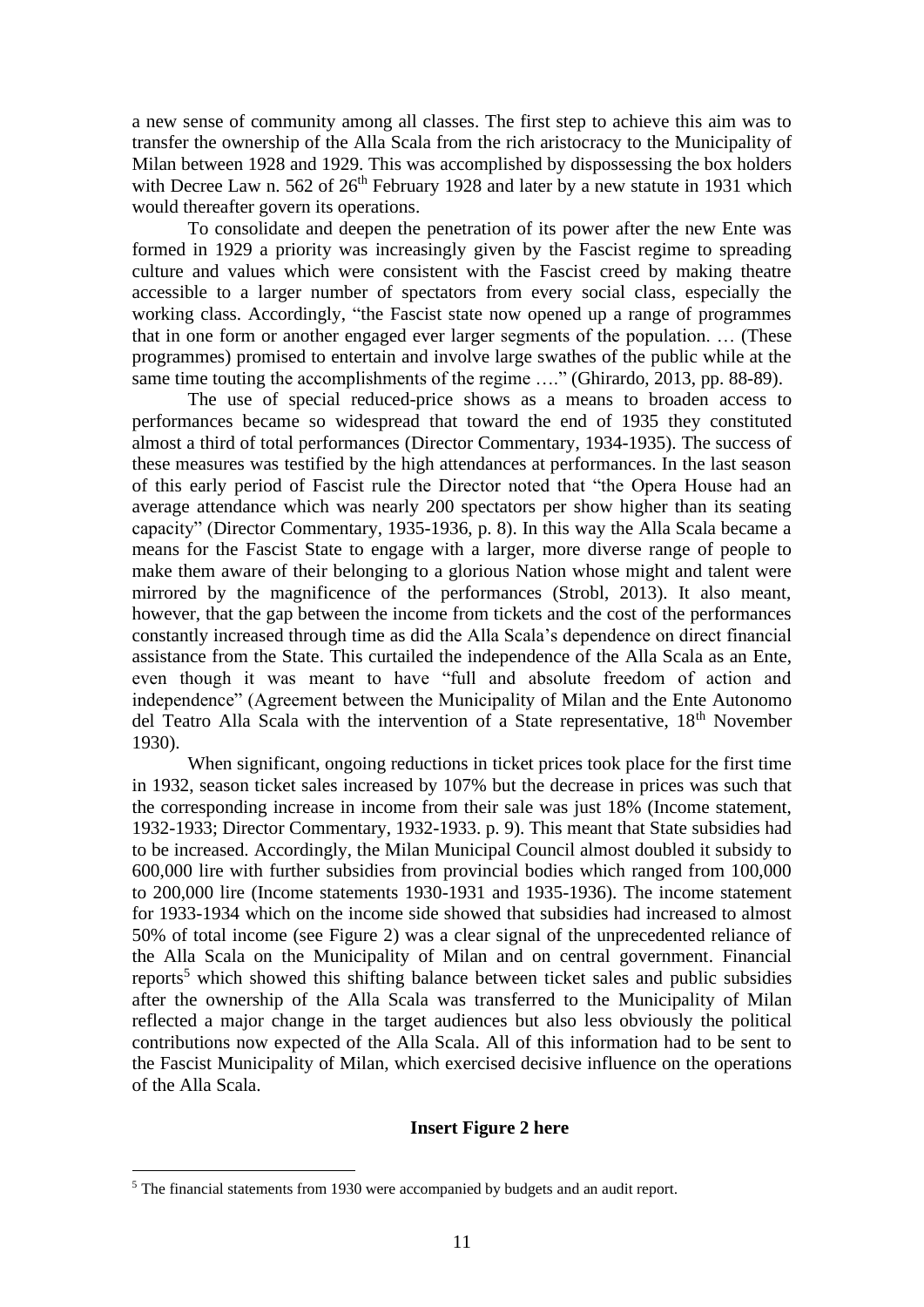Details of the way in which the increasing importance given to financial considerations, primarily lower prices, had ensured wider access to performances, thereby confirming the now moral mission of the Alla Scala within the Ethical State, were provided in a commentary that also included the Director's observations about the number and types of performances. The commentary provided detailed information and a narrative on every entry in the income statement to further reinforce the Director's Fascist and management credentials. Consistently, the Director proudly noted that he had decided to "manage in house some services that had been outsourced in the past, which led to greater than expected savings" (Director Commentary, 1932-1933, p. 12) but also to "invest in advertising, which is essential for new and celebrative performances" (Director Commentary, 1934-1935, p. 32). The Director's commentaries on the financial statements provide especially compelling evidence of the ever greater intervention by the Fascist State in the operations of the Alla Scala and the increasing emphasis placed on more detailed accounting information which from 1931 consistently included financial and non-financial information. This included average revenue per performance and comparisons with previous years, but also, crucially, average attendance per performance, with tables showing a 40% increase by 1935-1936 (Director Commentary, 1935-1936, p. 14). Strong financial management of the Alla Scala was therefore recognised as a contribution to the consolidation of the Fascist State.

The Director's commentary became the means by which the Director sought to construct and communicate convincingly a Fascist discourse about the Alla Scala by interpreting financial results and the performances at the Alla Scala as evidence of the successful implementation of Fascist priorities and beliefs. Thus, increased attendances were always highlighted by the Director while the number of shows with reduced prices was presented as an indication of the success of the Alla Scala in spreading the Fascist message to a wider audience, in accordance with the Fascist Party's aims. Accordingly, in the 1935-1936 commentary on the financial statements the Director highlights how many of the shows for workers' associations performed in 1935 "have been sold out, testifying to the enthusiastic adhesion of Milanese workers to these artistic products" (Director Commentary, 1935-1936, p. 1). To further accommodate the Fascists pressure for opening the theatre to the working class, after noting the "success of the reducedprice performances" the Director even prepared a plan to increase the number of seats in the gallery whilst sacrificing part of the expensive, more lucrative boxes (Board of Directors Minutes, 21<sup>st</sup> December 1935, p. 3).

The importance of the Alla Scala in 're-educating the people' with new initiatives without increasing the price of the tickets was clearly recognised by the Director of the Alla Scala when in 1933 the Director was asked by the Board to present a project for employing the orchestra and the choir of the Alla Scala for the entire year, not only for the lyric season. To achieve this, new activities were suggested such as free folk music concerts and an experimental autumn season with new operas (Letter from the Director to the Presidency of the Council of Ministers, 1933, p. 2). The unavoidable increase in the cost of personnel to secure high attendance at these performances would require further contributions from public bodies but this would be more than compensated for by the "artistic and propagandistic results" achievable by the Alla Scala (Letter from the Director to the Presidency of the Council of Ministers, 1933, p. 8). Accordingly, the Director carefully calculated the amount needed from the Municipality and Rome to cover the extra costs. In doing this, the Director highlighted how under the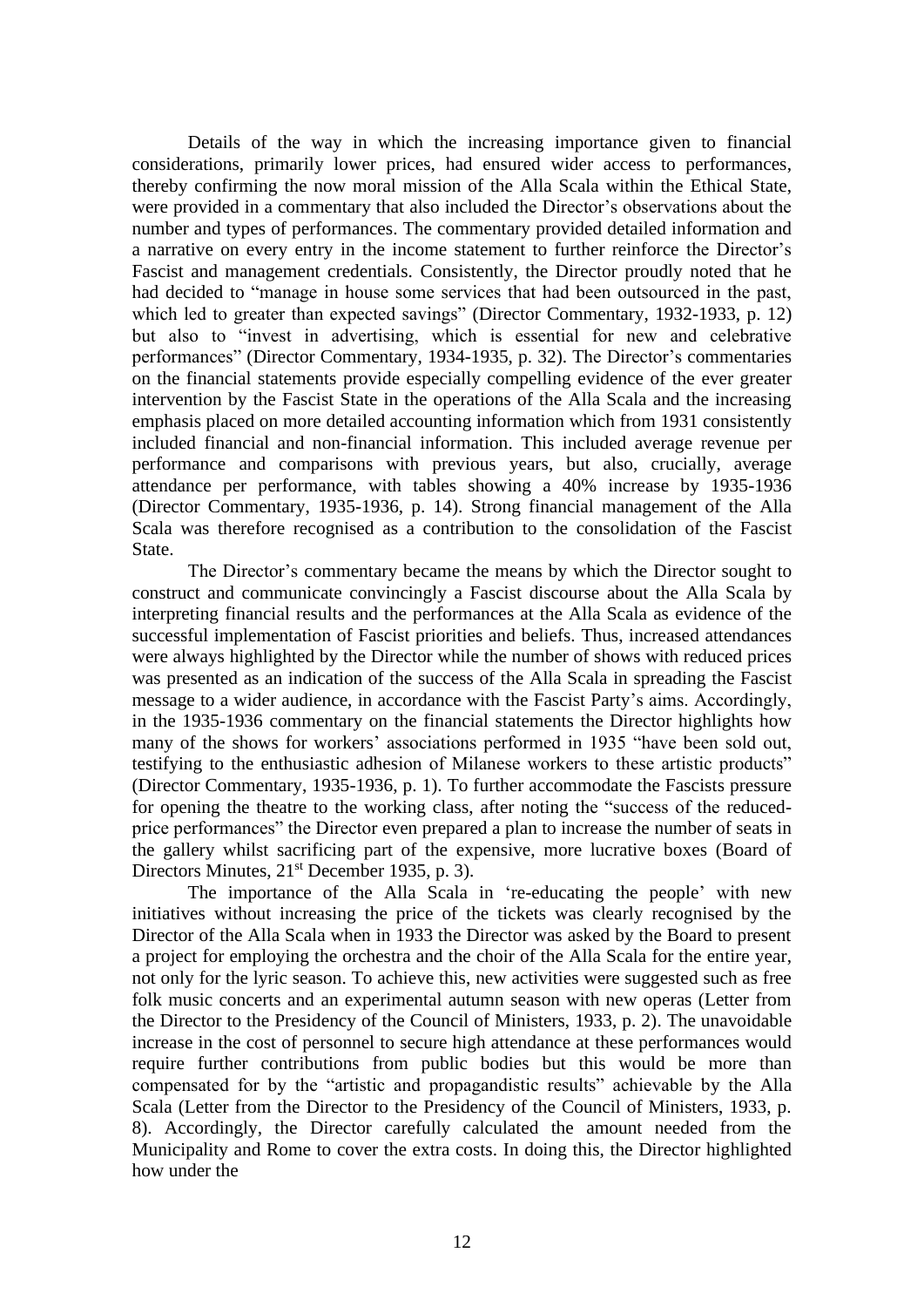new management, *purely Fascist in its spirit and methods*, the Alla Scala clarified its administrative course and managed to stabilise its financial situation; and all of this increasing the quality of its performances. However, *the Lictor has to leave an even stronger mark … in order to guide Italian Art towards its educative ends* (pp. 7-8, emphasis added).

Indicative of the greater compliance with the values and aims of the Fascist Ethical State that was now expected of the Alla Scala, the financial statements and Director commentaries confirm that income generated by shows was not the main driver to decide whether they would be staged. Instead, the "celebratory importance" (Director Commentary, 1934-1935, p. 10) of operas for the Fascist Ethical State was now the main determinant of their inclusion, even though they may have provided poor returns<sup>6</sup>. In 1934-1935 the Director highlighted how the main results achieved for the season were "the creation of a playbill which could interest the audience, the presentation of the best contemporary artists and an adequate reduction in ticket prices" (Director Commentary, 1934-1935, p. 5)<sup>7</sup>. The financial reports became increasingly a means by which the Fascist-appointed management of the Alla Scala reassured the government that nothing would be allowed to impede the moral mission of the Alla Scala in contributing to the creation of the Fascist Ethical State.

Starting from the accounting year 1934-1935, innovative graphs were also used to monitor the trends of income and expenses, the total number of spectators and the average number for each show. The Director's commentary for the accounting year 1935-1936 provides a graph, reproduced below as Figure 3, which clearly highlights the widening gap between income from tickets and the cost of performances in the period analysed (see also Appendix 1). More importantly, this also made more visible the extent of the State's commitment to the Alla Scala as the source of funds to address the gap. Nevertheless, after the ownership of the Opera House was transferred entirely to the Municipality of Milan in 1929 the main issue shown in the annual statement of financial position was the amounts owed to the Alla Scala by the State which consistently paid part of its subsidies late. Uncollected government subsidies were part of the "other credits" in the statement of financial position, but were then clearly identified by means of a specific attachment dedicated to this item. The situation seemed to reach a climax in the 1934-1935 season when the outstanding subsidies of the government to the Alla Scala reached 1.6 million lire (Statement of financial position, 1934-1935). In their report on the accounts of the Opera House, the auditors after complimenting the "Municipality of Milan, always vigilant and forward-looking for all that concerns the most important Opera House in the world", surprisingly highlighted by contrast the "illogical" delays in the payment of the State subsidies upon which the very existence of the Alla Scala and its contributions to the Fascist Ethical State now depended (Audit report, 1934-1935, pp. 1 and 3-4). Building on this, the Director bravely described this situation as "embarrassing" (Director Commentary, 1934-1935, p. 27).

#### **Insert Figure 3 here**

<sup>&</sup>lt;sup>6</sup> The celebration of Fascist anniversaries or the hundredth anniversary of the death of important Italian composers such as Bellini or Ponchielli are examples where performances were given which suffered losses.

<sup>7</sup> Funding was used in the period 1929 to 1936 to produce 112 different operas and ballets, with a total of 676 performances, the most popular of which were works by Verdi.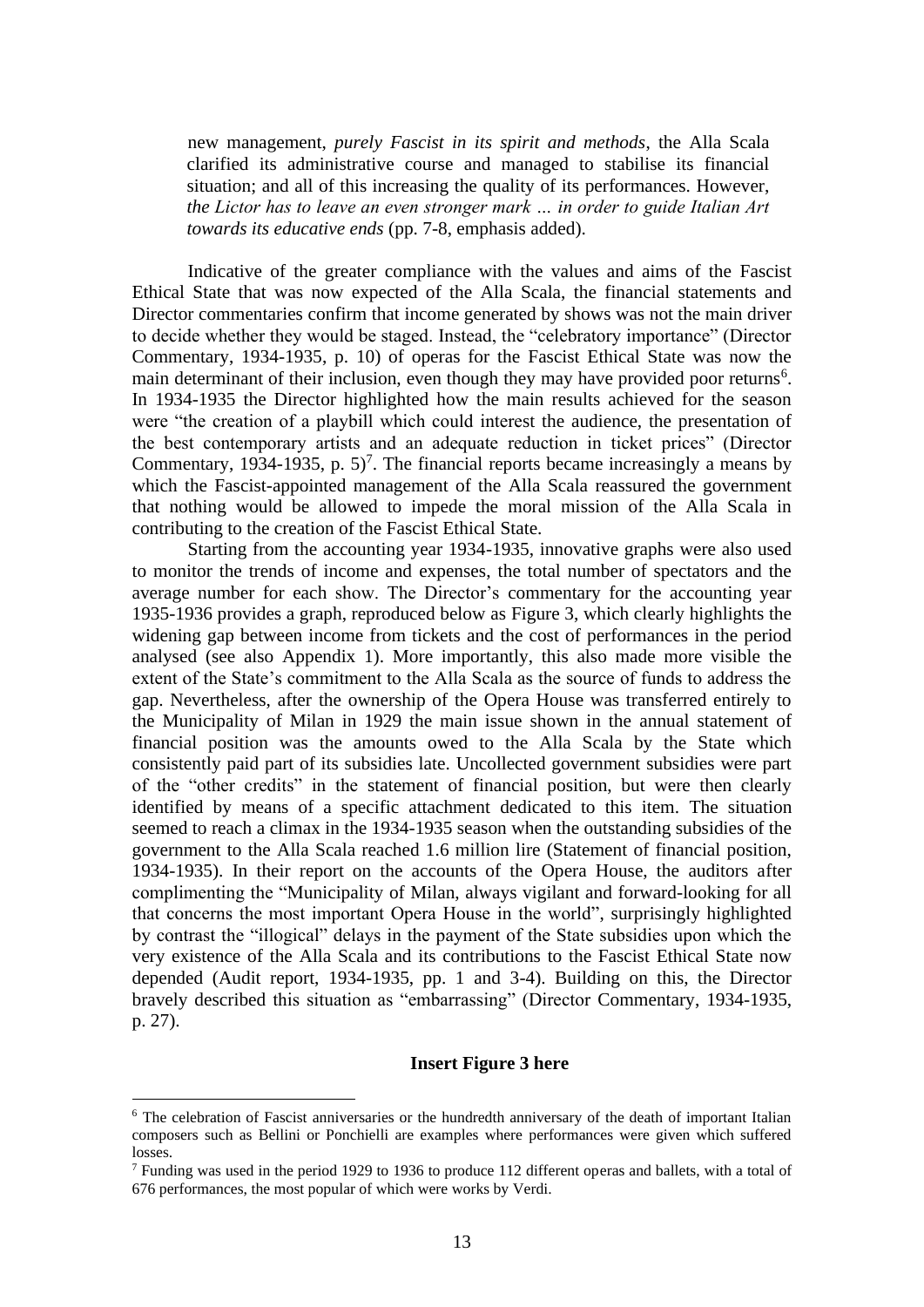The way in which accounting was increasingly used as a discursive political tool for constructing the Alla Scala as an effective conduit in achieving the 'Fascistisation' of the Italian people was regularly confirmed when the information available in the accounts about the State funding in arrears did not lead to any action by the Board of Directors<sup>8</sup> to deal with falling income. Instead, the accounts were a primary means to create specific visibilities upon which the Fascist discourse depended (Hopwood, 1990; Miller, 1990; Robson, 1994), and for which management knew they would be held accountable, that was fully consistent with the exercise of power by the Municipality of Milan and the Fascist government in Rome. The fall in revenue from tickets, which was due to the use of low prices and not to low attendance, and the parallel increased reliance on public subsidies meant an obvious erosion of the independence of the Opera House, which the management did not seem to perceive as a problem. On the contrary, the less that the Alla Scala earned from ticket sales while still presenting a rich programme of operas the more that this could be interpreted as an indication of its devotion to Fascist values and aims and, therefore, the expectation that it was there to serve the interests of the Ethical State.

Consistent with the new political role of the Alla Scala and lower prices, profits continually fell. The profits for the last three years of the period of Fascist consolidation, 1934 to 1936, were respectively 5,920, 1,125 and 1,331 lire, much less than the significant profits earned in the first years of the Fascist rule. The clear implication of these vast differences in profits was that financial considerations now had little bearing on decisions about performance programmes by the management of the Alla Scala. Indeed, there appeared to be an expected inverse relationship between financial performance and political achievements which was to be confirmed by the accounts. It was the moral well-being of the people according to Fascist values that was most important, not financial measures of success. The relationship between the Alla Scala and the State further evolved during the latter years of the Fascist regime when, with the very survival of Italy threatened, there was an even more pressing need to 'Fascistise' the Italians. In achieving this goal, accounting practices played an increasingly important role after Italy embarked on its imperial mission in 1936 with the military campaign against Ethiopia.

#### *From Compliance to Commitment: 1936-1943*

The conquest of Ethiopia and the subsequent sanctions imposed by the League of Nations provided extra impetus to the process of construction and reinforcement of a totalitarian State (Morgan, 1995, p. 155). Fulfilment of the imperialist mission of the Ethical State (Mussolini and Gentile, 1961) and the certainty of war would require intensive indoctrination in Fascist beliefs at all levels of Italian society. The essential, irreplaceable role which opera houses were seen to play as agents of propaganda and indoctrination of the Italian people in achieving the ideals of the Fascist Ethical State was very clear when the duty to oversee the operations of opera houses was taken from local governments and centralised by the Decree-Law n. 438 of  $3<sup>rd</sup>$  February 1936, subsequently enacted as the Law n.  $1.570$  of  $4<sup>th</sup>$  June 1936. In 1937 when the Ministry

<sup>&</sup>lt;sup>8</sup> After Fascist reform of local government in 1926, a municipality's council, cabinet and mayor were replaced by a "Podestà" appointed by the Prefect. According to the 1931 Statute, the Board of Directors was to be made up of 11 members, six of whom were appointed by the Podestà of Milan, one by the Ministry of Education, one by the Ministry of Corporations, one by the President of the Province of Milan, one by the Provincial Council for Economy, and one from private donors.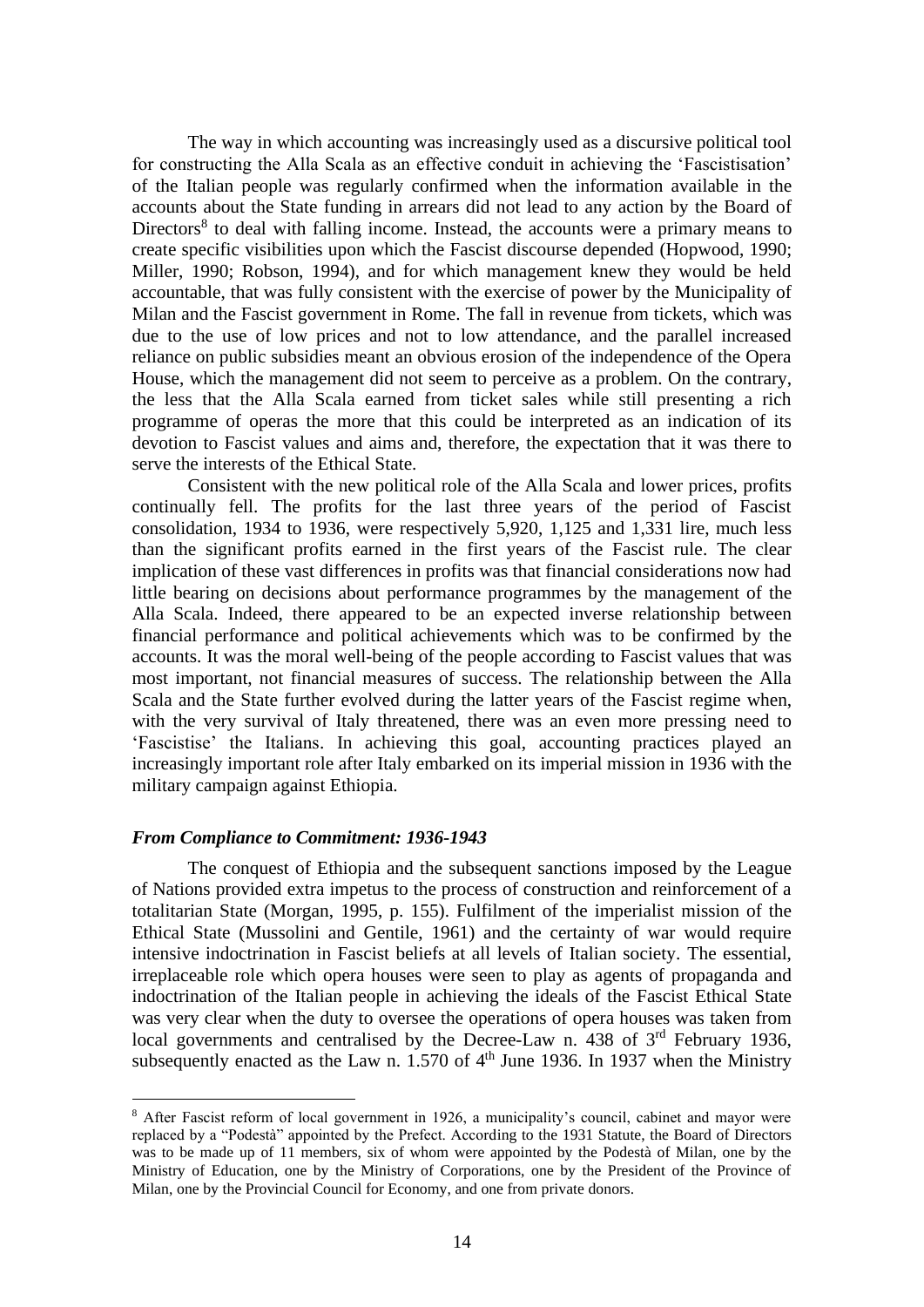for Popular Culture replaced the Ministry for Press and Propaganda to secure tighter control of cultural activities in the creation of an official and uniform Fascist culture it was given responsibility for the financial management of all opera houses (Forgacs and Gundle, 2007, p. 215; Morgan, 1995).

Operating through the Inspectorate for Theatre, the new ministry was given the power to control theatrical production by not only exercising censorship but also by controlling artists and institutions, awarding prizes and, most crucially, subsidies. The creation of a specific government regulatory body in charge of overseeing the activity of theatres was a clear signal that theatre would be even more a crucial component of the next era of Fascist policy. All opera houses, not just the Alla Scala, now had to be operated as Enti Autonomi to facilitate the extension of State influence over their activities. Consistent with opera houses being primarily a tool of Fascist programmes, the new regulations explicitly warned that the newly created Enti<sup>9</sup> "*must not aim to achieve a profit*, ... but to promote the musical and theatrical education of the people" (Decree-Law n. 438 of 3<sup>rd</sup> February 1936, art. 2, emphasis in the original).

Each opera house was to appoint a seven member Board of Directors, with three of the members to be representatives of Fascist corporations and four, including the Podestà who acted as President of the new Board, to be appointed by the Municipality in which an opera house was located (Ente Autonomo Teatro Alla Scala, 1963). The key figure of the new Enti was the Superintendent who was directly appointed by the Ministry for Popular Culture. The Superintendent was in charge of preparing the schedule of performances, the management of an opera house, and was responsible for the preparation of the budget and the financial statements. All financial details and documents had to be approved by the Ministry for Popular Culture.

In the second period of Fascist rule the Alla Scala became fully an organ of the Fascist Ethical State, to be used to promote further wider access to high quality cultural products which had political intent by making them even more accessible to the less well-off. The "political benefits" and "propaganda achievements" of this policy were specifically noted by the Ente's Board members who emphasised how the Alla Scala "must be great for its great and unmatchable performances, and not for the presence of a wealthy and special audience" (Board of Directors Minutes, 5<sup>th</sup> March 1936, p. 14). Accordingly, after 1936 the number of reduced-price performances increased dramatically with new initiatives such as the 'Saturdays at the theatre', new spring and autumn concerts and the provision of free tickets to local businesses for their workers. Special shows continued to be performed for workers and youth associations, but also to celebrate Fascist events such as the opening of the new 'house of Fascio' in Milan (Superintendent commentary, 1937-1938). The tight bond which had now developed between the Alla Scala and the State was proudly proclaimed in 1939 by the Superintendent when he emphasised how the life of the Alla Scala was linked "to the political, military and economic events of the Nation" and how the "existence and increment in activities are profoundly dependent on the historical events which enliven the Nation" (Superintendent commentary, 1939-1940, p. 1). A large number of operas and ballets were staged, 132 in the seven seasons between 1936 and 1943, with 776 performances in total. In this period the Alla Scala was also used to promote abroad the reputation of Italy and of the Fascist regime.

A much greater presence by less educated spectators after the centralisation in 1936 of the financial and operational management of all opera houses was reflected in the operas staged at the Alla Scala. To be truly Fascist, 'theatre' had to become 'mass

<sup>&</sup>lt;sup>9</sup> "Enti" is the plural for "Ente".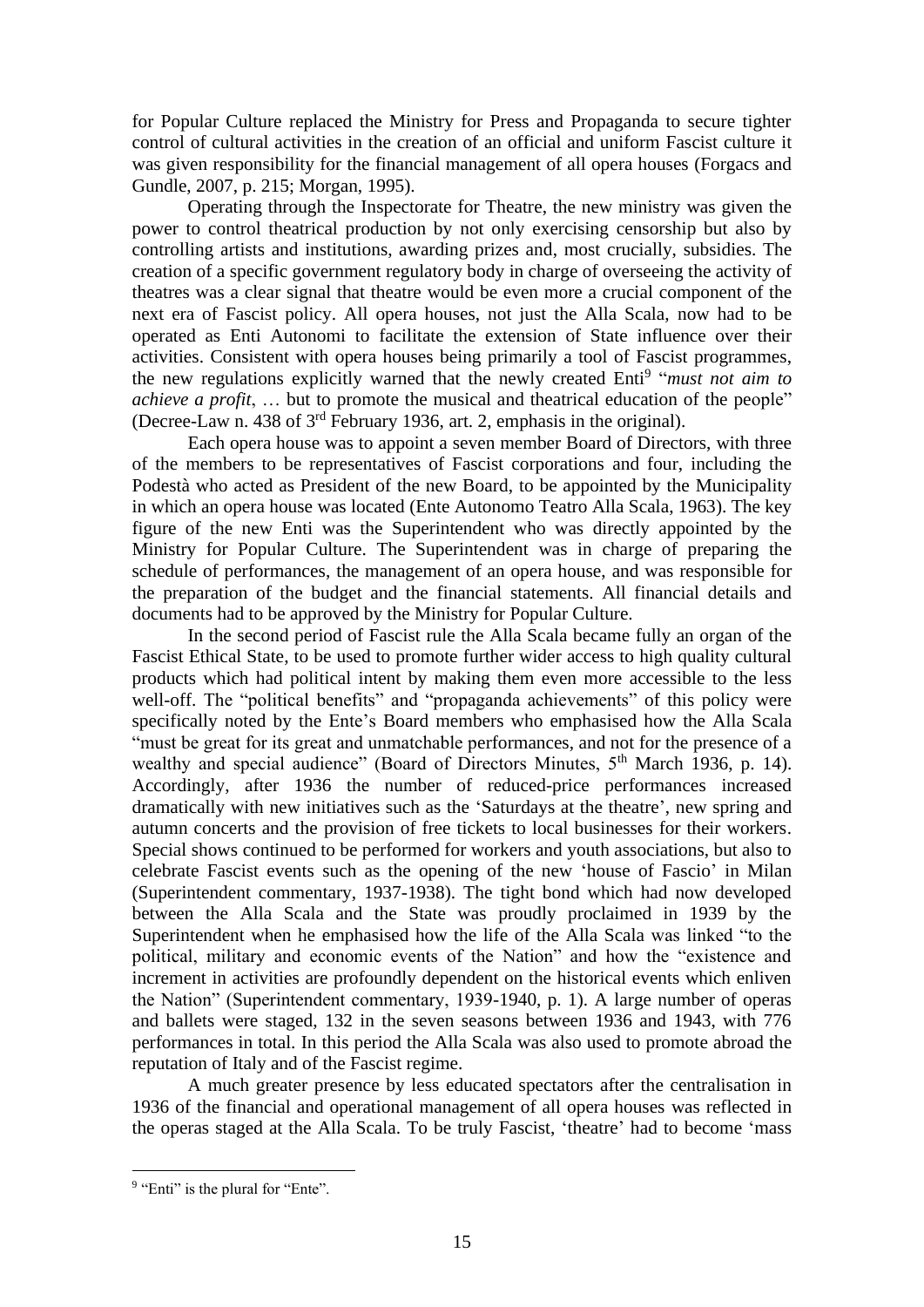theatre' by "addressing the most elementary, profound and noble feelings of the human soul, making itself immediately understandable by the crowd" (Partito Nazionale Fascista, 1936, p. 30). Opera had to be thrilling and had to allow 'the crowd' to relate easily to the characters. Operas by Italian composers continued to dominate performances staged at the height of Fascist rule, most especially Verdi and his operas *Aida*, *La traviata* and, to a lesser extent, *Rigoletto*. The protagonists of other very popular operas of this period, such as Puccini's *La bohème* or *Tosca*, Rossini's *Il barbiere di Siviglia* or Leoncavallo's *Pagliacci* are working or middle-class people, not rich nobles. The depiction of common people as 'heroes', without compromising on the quality of the cultural product, was seen by the regime as fundamental to engaging with the new audience. Often staged was also Puccini's *Turandot*, which was particularly dense with Fascist ideals and myths with its representation of the almighty will of the hero who can tame women in the same manner as the Fascist leader can subdue the crowd (Tambling, 1996). Composers and artists who openly endorsed Fascism gained greater popularity. Umberto Giordano not only composed very popular operas, such as *Andrea Chénier* or *Fedora,* but also wrote the official hymn to celebrate the tenth anniversary of the March on Rome. Giovacchino Forzano, a personal friend of Mussolini, was the composer of the libretto of many popular operas, such as Puccini's *Gianni Schicchi* and Mascagni's *Il piccolo Marat*. He also composed his own operas, one of which, *Cesare*, a celebration of the Roman general and dictator, was written with Mussolini.

All opera houses, now set up as Enti, had to provide detailed financial accounts of their operations which gave them a clear, identifiable identity as individual institutions, making them visible to the State (Graham, 2010; Miller and O'Leary,  $1987$ <sup>10</sup>. In the case of the Alla Scala the key documents to interpret the financial statements, the Superintendent's commentary and the audit report, changed accordingly but especially the commentary which was much briefer and more focussed than the Director's commentary previously. The Superintendent's commentary was expected to emphasise not financial results but what was now deemed to be more critical information such as the attendance at shows or key data about the performance of the Alla Scala. The audit committee now provided much more limited information on the financial situation and performance of the Ente. What mattered, confirmed the Alla Scala auditors, was achieving the "result of this real artistic, *patriotic and civil battle*" (Audit report, 1941-1942, p. 7, emphasis added), irrespective of its economic impact on the Alla Scala as long as its future was ensured. On one occasion in his commentary on the accounts, the Superintendent praised government initiatives in the field of theatre as a "magnificent achievement of the Regime which conveys toward opera a huge number of enthusiastic spectators" (Superintendent commentary, 1937-1938, p. 5).

To promote 'popular theatre', State subsidies from 1936 increased significantly each year. In the last three years of Fascist rule State contributions became higher than income from the sale of tickets, reaching 10.7 million lire in 1942-1943 after they had been only 1.9 million lire in 1922-1923 (Income statements 1922-1923 to 1942-1943). At the height of Fascist rule, the overriding purpose of the accounts was to highlight the theatre's commitment to Fascist ideals as reflected in the increasing gap between income from tickets and expenses. In the last year of the Fascist regime, 1942-1943, as shown in Figure 4, subsidy payments became 74% of total income (for details of the entire Fascist period see Appendix 1). Therefore, the rise and reinforcement of a

<sup>&</sup>lt;sup>10</sup> Financial statements were not made publicly available. The only reference to the financial results we found was in a short article appearing in the newspaper *La Stampa* on 15<sup>th</sup> March 1938. The article commented on the Alla Scala season and simply stated that the Opera House managed to break-even.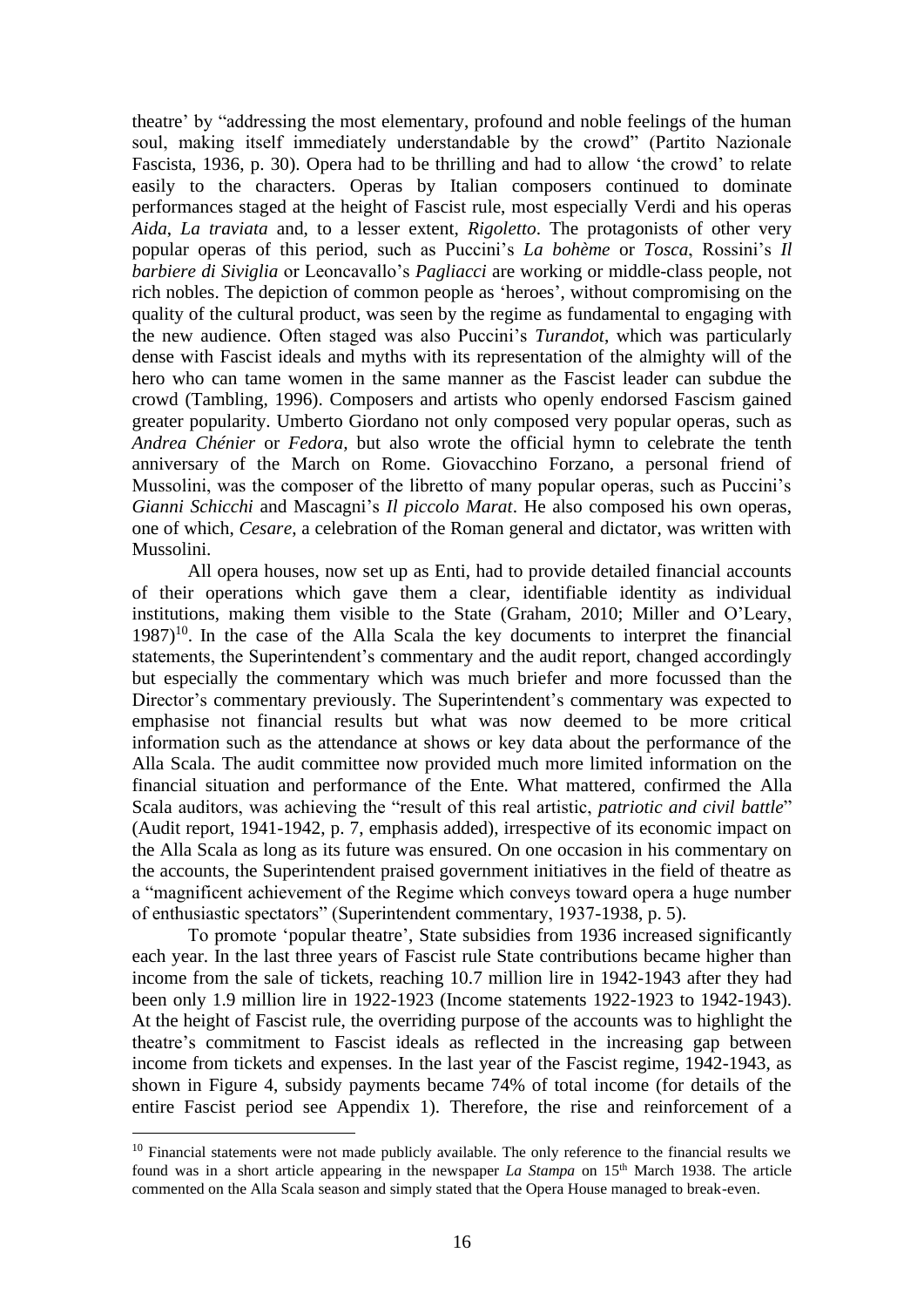"relation of funding" (Neu, 2000, p. 181) as a specific means to intervene in the operations of the Opera House was highlighted by the accounts, rendering the power of the State visible to the Alla Scala and indisputable. The obvious outcome of this visibility was an even more compliant Board, who regularly sought to remind the government of their Fascist fervour and loyalty by noting for example in 1936 how the opening of the Opera House to a wider audience not only was needed to meet "a specific demand of the Head of Government", but was also a matter of fairness:

since subsidies paid by the State and other public bodies represent more than half of the revenues of the Alla Scala, it is fair that to this investment of public money corresponds the enjoyment by the less wealthy of what the Opera House can offer for culture and the spirit (Board of Directors Minutes,  $5<sup>th</sup> March 1936$ , pp. 13-14).

#### **Insert Figure 4 here**

The shaping of accounting tools for the exercise of power created a compelling discourse which supported Fascist values and aims. Thus, a notable change in the financial statements after the Law of  $4<sup>th</sup>$  June 1936 was the absence of any comments on continued delays in the payment of State subsidies. Instead, these were hidden and never mentioned in the Superintendent's commentaries. All attachments were removed which dealt with any amounts owed by the government (see for example Statements of financial position 1936-1937 to 1942-1943). According to Fascist ideology the only good that mattered was that of the State which meant that any deleterious financial consequences of this priority for the Alla Scala were only relevant if they affected its ability to provide performances.

Another relevant change to the financial statements was the reporting of both budget and year-end figures in the income statement, thereby providing a clear and direct comparison between what had been expected and what was achieved. Since both the budget and financial statements were required to be sent to the Ministry for Popular Culture in Rome for approval, this enhanced the ability of the Fascists to understand how the resources were used during the year. The increased interventions of the Fascist State also became more obvious in the language used in the Alla Scala's accounting reports as political implements of the Fascist State and the commentaries of the Superintendent which show an increasingly overwhelming Fascist emphasis and intent in their wording. There was a seemingly unconscious and, at times, extravagant use of expressions and exclamations drawn from the regime's rhetoric, unlike reports in the earlier period which used a more neutral and factual language. Accordingly, the commentary of the Superintendent in 1936 made reference to the "perfectly functioning Fascist Nation" which was "organised in every sector and in every detail" (Superintendent commentary, 1937-1938, p. 4). The use of Fascist rhetoric by the Alla Scala's accountants and auditors was particularly marked during the Second World War when accounting reports praised the military power of Italy and its allies. When commenting on the tour of the Alla Scala orchestra in Germany in 1942, the auditors noted how its success "reinforced the artistic bond of the two nations united in the war which victory will crown" (Audit report, 1941-1942, p. 5). After remembering "the mighty Italian soldiers fighting in all frontlines", the auditors closed their report with the Fascist exclamation "Vincere!" ("Win!") (Audit Report, 1941-1942, p. 7; the same closing remark can be found in the Audit Report, 1940-1941, p. 13).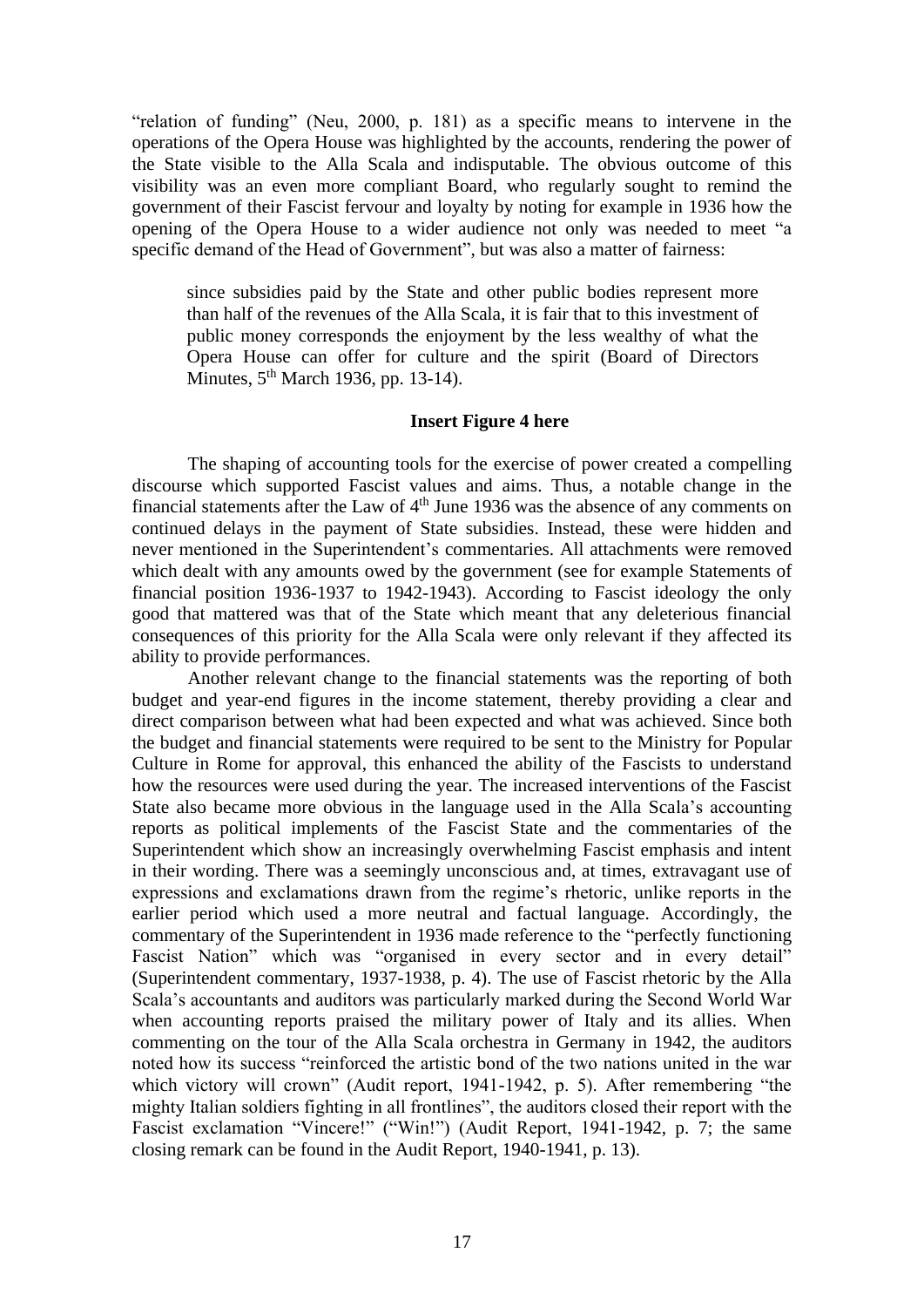The pressing need to 'Fascistise' the Italians meant that the Alla Scala had to show full commitment to the regime's directions and aims in the creation of the 'organised Fascist nation'. As a result, the influence of the State on accounting practices made its power visible, stronger and difficult to resist. The auditors congratulated the Superintendent and the President of the Alla Scala on their ability to "defend the traditions of the Alla Scala and *meet the trust and expectations of the Audience and of the Higher Hierarchies*" (Audit report, 1940-1941, p. 11, emphasis added). The management of the Alla Scala was also praised by a Member of Parliament who noted the "very pleasing artistic and economic results achieved in such a difficult year" (Letter of Senator Donzelli to the Superintendent, 3rd May 1936, p. 1). Even Mussolini himself in a private audience with the Superintendent "had words of deep satisfaction" for the activity carried out by the Alla Scala (Letter of the Superintendent to the Municipality of Milan, 3rd July 1943, p. 1). At the same time, accounting practices were used to create a discourse which enabled the Opera House and its management to show their full commitment to the aim of spreading cultural values which were consistent with the overarching beliefs of the Fascist Ethical State. The Superintendent sought to reinforce this moral purpose of accounting when he exclaimed that the Alla Scala had "a strong political and social function. In this regard, *every formula or accounting result loses its significance*" (Superintendent commentary, 1939-1940, p. 5, emphasis added).

#### **Discussion and Conclusion**

In the early period of the Fascist regime, accounting at the Alla Scala played its 'traditional' function of providing information for improving the management of the organisation. This informed financially rational decision making, with an attempt to cut unnecessary costs and unpopular performances. Consistent with the last vestiges of the liberal beliefs which had informed power relations in Italy before the advent of Fascism, accounting at the Alla Scala was used to ensure profit generation so that contributions by public bodies could be kept to a minimum. However, if in liberal States "utility, efficiency and production are the dominant concerns, the concerns of epistemological idealists like Gentile lie elsewhere" (Gregor, 2001, p. 17). When Fascist ideology came to maturity, the 'politics of truth' (Foucault, 1978) informing the functioning of society shifted towards the beliefs propounded by Gentile, as did the dominating discourses, including that of accounting. The Alla Scala was now a part of a larger organism, the Nation, and, thus, its interests were to be harmonised with those of the other parts of this organism for the sake of the survival and progress of the community embodied by the State.

Accounting became a means to demonstrate the contributions of the Alla Scala to the implementation of the Fascist Ethical State. With each act of communication reinforcing the construction of authority relations (Taylor, 2009), the obligation later imposed by the Fascists for the Opera House to send financial information to the Municipality of Milan and the central government showed how the Alla Scala had now become accountable to the Fascist hierarchies for its achievements. Consistently, the priorities of the Opera House changed quickly. Demonstrating the "extraordinary turnout to the performances organised with the usual artistic dignity, which testifies the prestige of the Opera House and the attachment of Milanese people" (Audit report, 1941-1942, p. 3) became more significant than accounting for financial results as the measure of success and achievement of the priorities of the Ethical State. The financial and other related reports emanating from senior Alla Scala officers allowed the Opera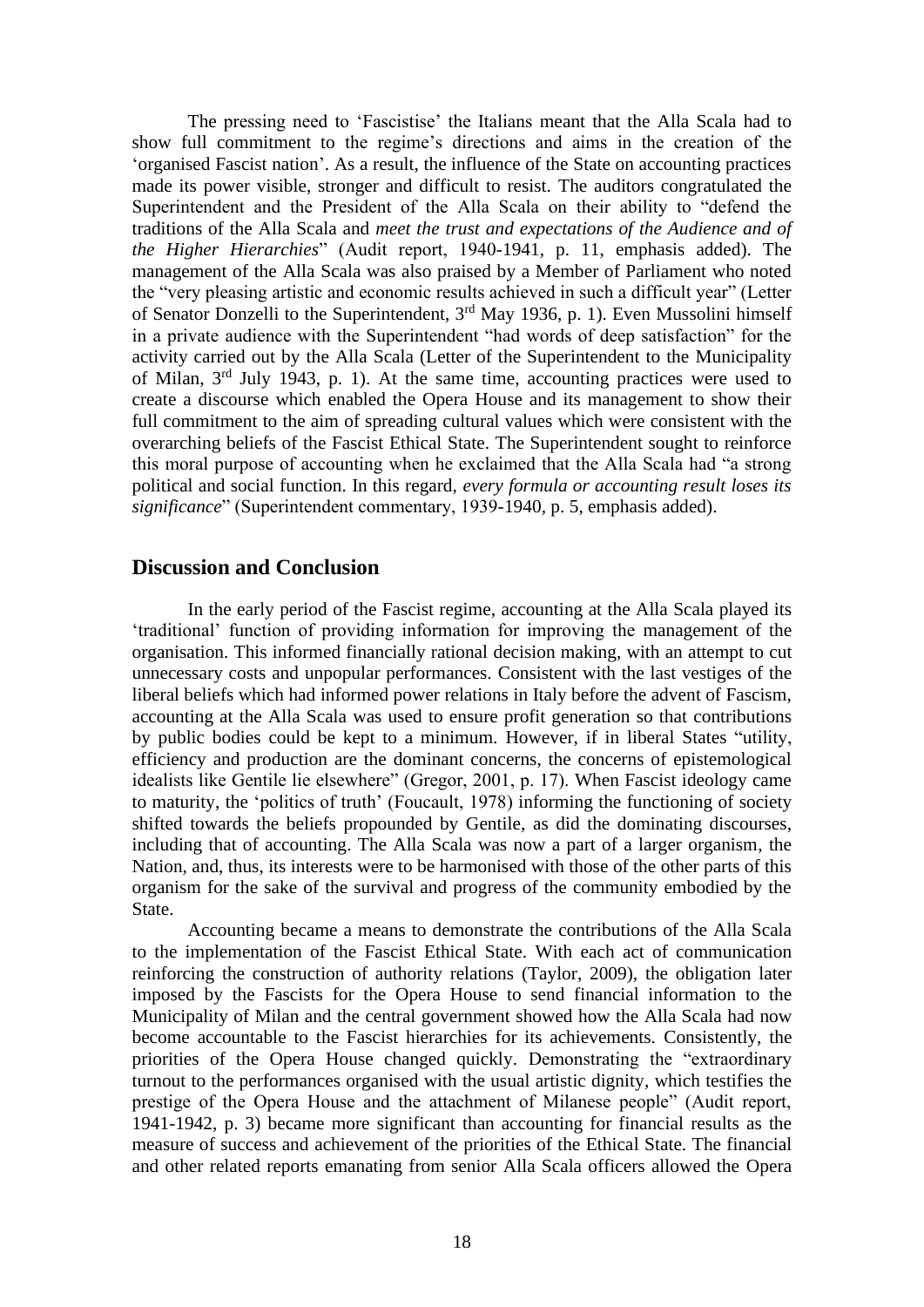House to signal to the Fascist government its commitment to the propagation of Fascist ideas by highlighting its increasing dependence on government subsidies, as it made performances more accessible to all social classes, and the priority given to operas prompted by Fascist ideals. The overriding political interpretation and purpose which was given to accounting, and that the Alla Scala was aware of having to account to the State for its contributions to the Ethical State, was very obvious in the audit report of 1941-1942 where the auditors referred to the "careful, constant and thoughtful attention" paid to the Alla Scala by the Ministry for Popular Culture, which "follows with passion and zeal the perpetration of the noble tradition of the Alla Scala" (Audit report, 1941-1942, p. 6).

The ever-increasing power exercised by the Fascist State over the institutions which depended on its support meant that over time 'accepted' discourses had to adapt to the transformed social context (Edgley, 2010). If in the early stages of the Fascist regime the Director of the Alla Scala could openly complain about the delays in the payment of State subsidies, as the power of the regime grew and matured any statement which could undermine the authority of the State could no longer be accepted. The accounting discourse developed by the management of the Alla Scala therefore evolved by excluding "what could not be said" (Foucault, 1981, p. 61) and further showed how the prohibitions which surrounded it demonstrated its intimate link with State power (Foucault, 1981, p. 52). The increasing use of expressions and statements taken from the 'official' Fascist rhetoric and the appeals to self-sacrifice for the good of the Nation further testified how accounting for the Alla Scala was no longer a tool for ensuring efficiency but rather a means to develop a discourse which was consistent with the priorities of the government. Moreover, the changes in the format of the financial statements in the form of the presentation of both budgeted and year-end figures in the income statements and a terser and more focused Superintendent's commentary made control by the Fascist State easier. Material arrangements of power therefore informed what was to be included in the accounting discourse of the Alla Scala, which was decisively shaped by power (Foucault, 1972; Hook 2001).

As the Ethical State sought to actively intervene in the lives of its people, in marked contrast to the liberal State which "instead of directing the game and guiding the material and moral progress of the community, restricts its activities to recording results" (Mussolini and Gentile, 1961, p. 129), the tool to 'record results' *par excellence*, accounting, became a means for intervening in the "management and government of society" (Miller, 1986, p. 101). When the dominant discourse shifted towards the beliefs propounded by Gentile, so did the use and interpretation of accounting by the Alla Scala, which in turn helped to shape the latter's function and operations within the Fascist State. Individuals and organisations know themselves within the confines of the discursive context of which they are part (Mumby, 2001) for dominant discourse exerts decisive influence on "individuals' experiences or subjectivity, and their ability to think, speak and act, resulting in material effects in the form of practices and interactions" (Hardy and Phillips, 2004, p. 301). As a result, the operations of the Opera House could have only been interpreted in light of the new dominant discourse, which in turn had material effects in the form of the different emphasis shown in the accounts on the contributions of the Alla Scala to the reinforcement of the Ethical State whilst financial considerations were left in the background.

As noted by Putnam and Cooren (2004, p. 324), the construction of social and organisational reality involves the production of text. Thus, consistent with this purpose, accounting documents and commentaries of the Alla Scala were not just a means to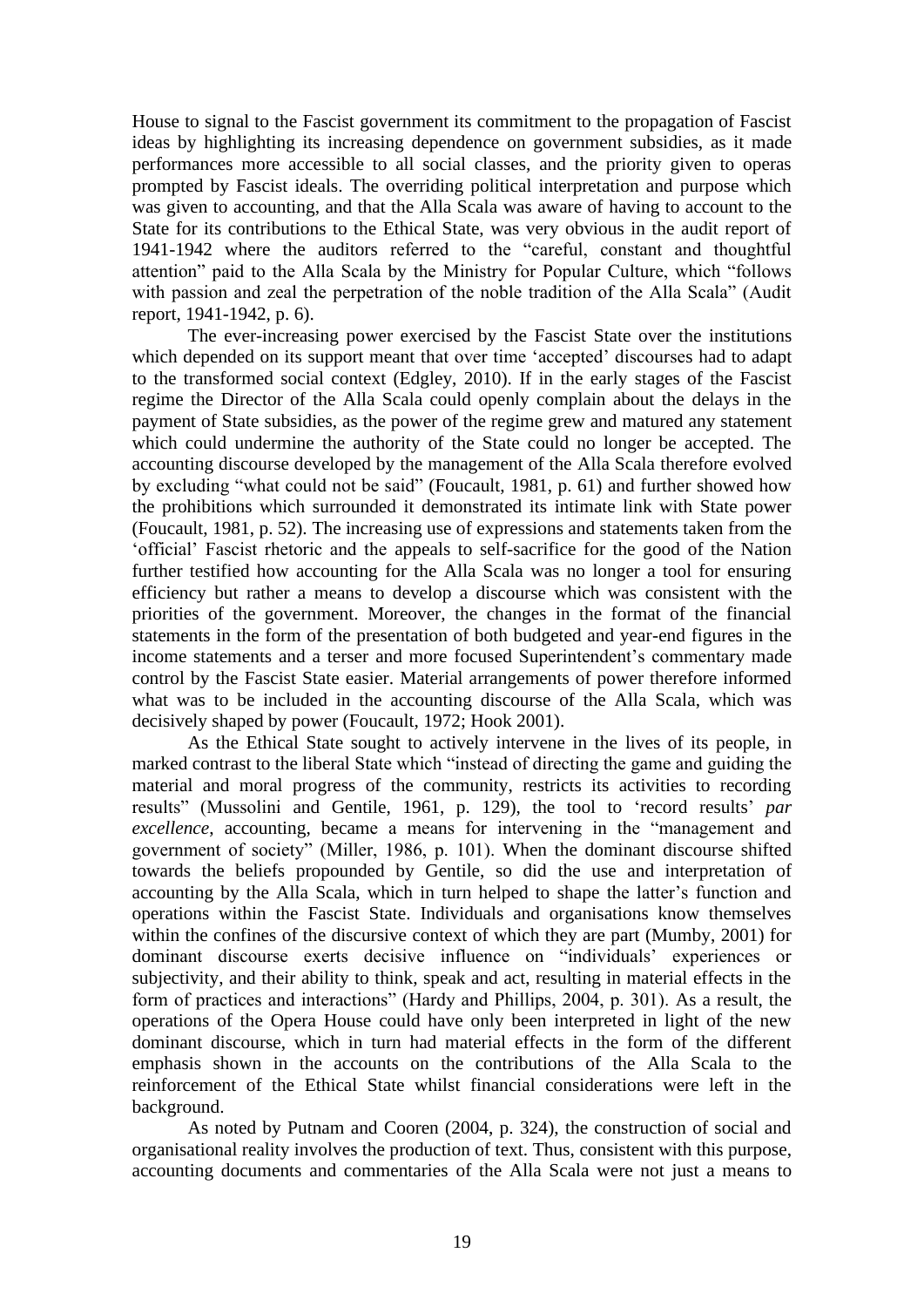mirror external facts but rather they were to be used by those who had to render an account to the State to construct a reality which was consistent with, and supportive of, the Fascist discourse. Discourse does not simply reveal a pre-existing reality (Foucault, 1972). Instead, its concepts are "attached to particular parts of an ambiguous material world, which has a physical existence independent from experience of it but which can only be understood with reference to prevailing discourses" (Hardy and Phillips, 2004, p. 302). By giving priority and visibility to selected aspects of its operations while hiding others, irrespective of what their impact might be on the financial well-being of the Opera House, accounting discourse constructed the Alla Scala as an entity which was fully committed to the achievement of the superior aims of the Fascist Ethical State, regardless of its cost. Therefore, as noted by Ezzamel *et al.* (2007, p. 697) "the signs that may be deemed to comprise accounting should not be taken to reflect accurate images of a concrete external reality; rather such signs constitute accounting in a politically-driven way as they come to produce truth effects". Unlike in other contexts (Ezzamel *et al.*, 2007; Xu *et al.*, 2014, 2018), accounting at the Alla Scala started to become important in the implementation of a political programme when it was imbued with ideological significance and not when it was promoted and used as a neutral, value-free practice.

In the same manner that the real essence of the individual lays in their active contribution to the progress of society (Mussolini and Gentile, 1961), so the life of every public institution was to be uniquely devoted to pursuing the superior goals of the Ethical State, even when this meant endangering the institution's own existence. Since "communication generates, not merely expresses, key organizational realities" (Ashcraft *et al.*, 2009, p. 2), accounting documents became a means to construct the Alla Scala as a 'moral individual' within the Ethical State and ensure that its manifest priority was contributing to the development of the Ethical State by exposing an increasing section of the population to a politically interested message. Accounting helped to create an institution the primary goals of which were no longer merely entertainment and enriching lives but the enlisting of these qualities as political tools. Through cultural institutions such as the Alla Scala, accounting provided essential contributions to the creation of the Fascist State, reinforcing its authority and making key institutions fully aware of the role they had to play in the new Ethical State.

By reflecting the priorities of the State and constituting the Alla Scala as a 'Fascist individual', accounting practices and their contributions to the operations of the Alla Scala had a moral purpose (Bigoni and Funnell, 2015), to promote the broader interests of the community embodied by the State and the Fascist creed. Accounting discourse therefore shaped the operations of the Alla Scala consistent with the goals and beliefs of the government. It was the mechanism by which the management of the Opera House were held accountable for their adherence to Fascist beliefs and compliance with the instructions of the State. The shifting discourses promoted by accounting, from efficiency to self-sacrifice, show how the Alla Scala was constituted as an evolving political system in which "different values, meanings interpretations and interests are articulated in discourses and embodied in material artefacts" in the form of accounting documents (Leclercq-Vandelannoitte, 2011, p. 1268).

The effectiveness of the regime's plan to extend the boundaries of the Ethical State and to promote its cultural policy were confirmed by one communist observer in the 1930s who referred to the way in which the Fascist State managed "to succeed in influencing the greater part of the masses with its ideology" (quoted in Gentile, 2002, p. 164). The control of sentiments and actions through the manipulation of cultural activity proved to be much more successful than the threat of violence that constituted the "real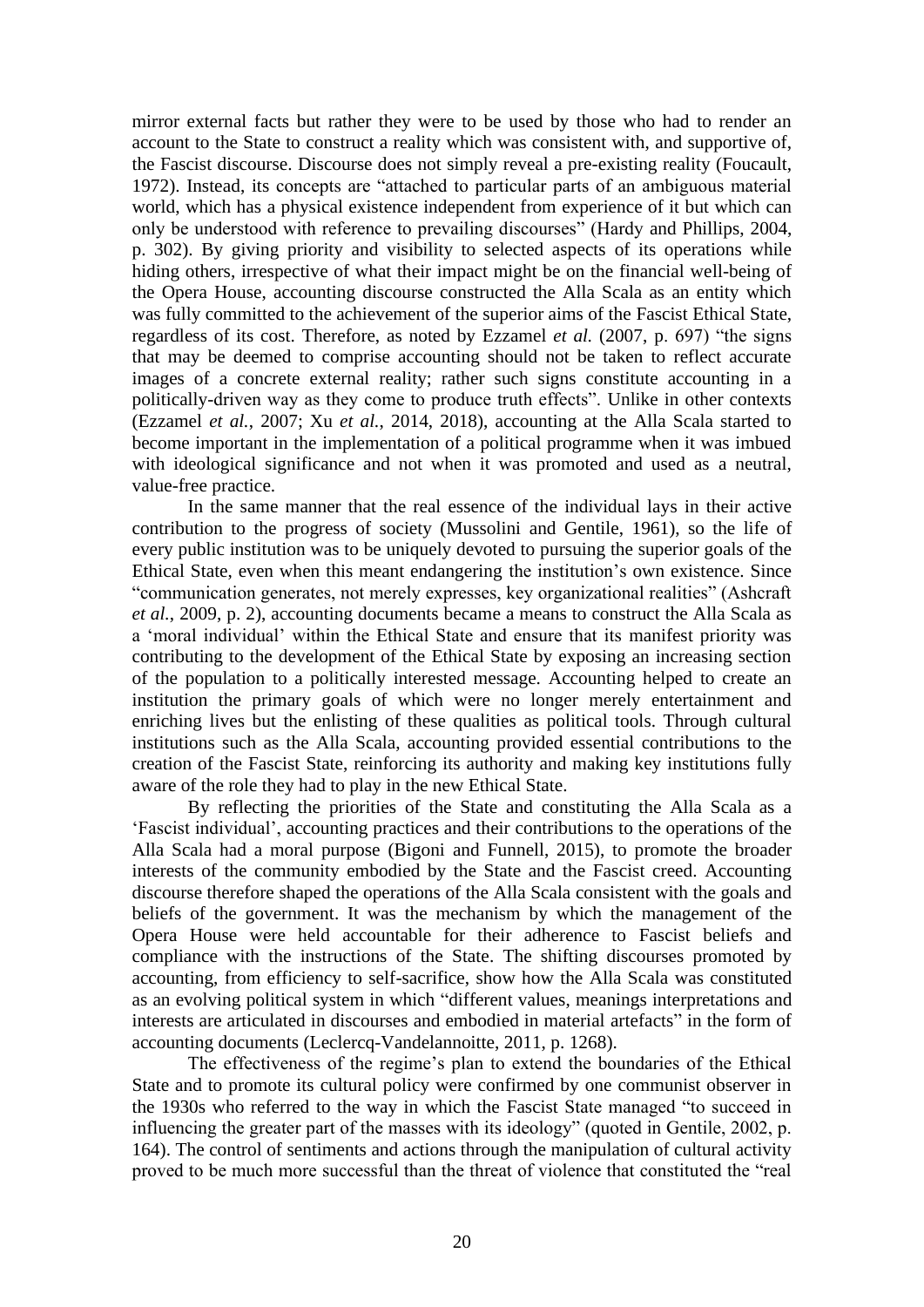Fascism" (Thompson, 1991, p. 150). Accounting discourse, through the creation of specific visibilities and allowing a penetrating intervention in the operations of the Alla Scala that reinforced the force of the State without resorting to a costly and politically dangerous recourse to direct coercion in the form of intimidation or removal of the Opera House's management represented an important means to translate Gentile's beliefs into practice.

The study has contributed to the literature on accounting and culture in a less studied context, that of a totalitarian regime, whilst extant works focus almost exclusively on neo-liberal States and on how the imperative to achieve efficiency promoted by the NPM may conflict with artistic production (Carnegie and Wolnizer, 1995; Christiansen and Skærbæk, 1997; Jeacle and Carter, 2012; O'Brien, 2013; Oakes and Oakes, 2016; Provins *et al.*, 2008). It has done so by investigating accounting as a political weapon in the pursuit of a use of culture which was to provide support for the power of ruling elites. Accounting in the cultural domain is believed to bring about 'closures' by focusing attention on allegedly highly desirable concepts such as efficiency, profit, value for money to the exclusion of any other aspect of a cultural organisation's life (Cooper, 1995; Ellwood and Greenwood, 2015). In the case of the Alla Scala, however, a partisan use of accounting meant that it excluded the possibility to focus on efficiency and on the good of the Opera House for only the latter's contributions to the Ethical State were allowed a presence in the financial statements and related commentaries. The study identified the manner in which accounting can be mobilised in different ways which are not limited to supporting discourses inspired by logics of efficiency and profit. Moreover, the paper contributes to investigations into the ideological use of accounting (Andrew and Cortese, 2013; Ezzamel *et al.*, 2007; Goddard, 2002; Xu *et al.*, 2014, 2018) by adopting a micro-approach, focusing on the detailed impact of ideology and power on the reporting practices in a cultural organisation. The paper has therefore shown the contributions of accounting discourses to shaping the identity of an organisation consistent with the priorities of those who hold the supreme authority in a society. Accounting discourses are an important aid in the exercise of power as they ensure that "those with power are able to get those without power to interpret the world from the former's point of view" (Mumby and Clair, 1997, p. 184). Thus, accounting discourses do not offer an unbiased reflection of the operations of a concern for they are influenced by broader discourses within which an organisation exists, and in turn they can support dominant discourses by interpreting reality in a way that is consistent with the priorities of leading elites. They do so by helping to incorporate values and beliefs incarnated in dominant discourse into an organisation's identity, therefore supporting its reproduction. Lastly, the study has offered further understanding of the use of accounting by the Fascist regime in Italy (Antonelli *et al.*, 2018; Cinquini 2007; Cinquini *et al.*, 2016; Sargiacomo *et al.*, 2016).

The analysis of how the Fascist State sought to reinforce its power by making cultural institutions a critical part of this process has provided insights which may be useful in understanding and unmasking the taken-for-granted way in which discourses are created to promote power relations and related interests such as in the rise of farright movements in weaker and more vulnerable countries today (Gregor, 2001). Understanding the rise of Fascism in Italy as a phenomenon which was not unique to Italy provides insights into the way in which authoritarian regimes reinforce and exercise their power and gain consensus. Future research can explore the functioning of accounting discourse in other contexts which are not limited to western democracies and neoliberalism, which have dominated studies of the ideological use of accounting (Yee, 2009, 2012). Studies can therefore investigate Nazi Germany or Communist Russia,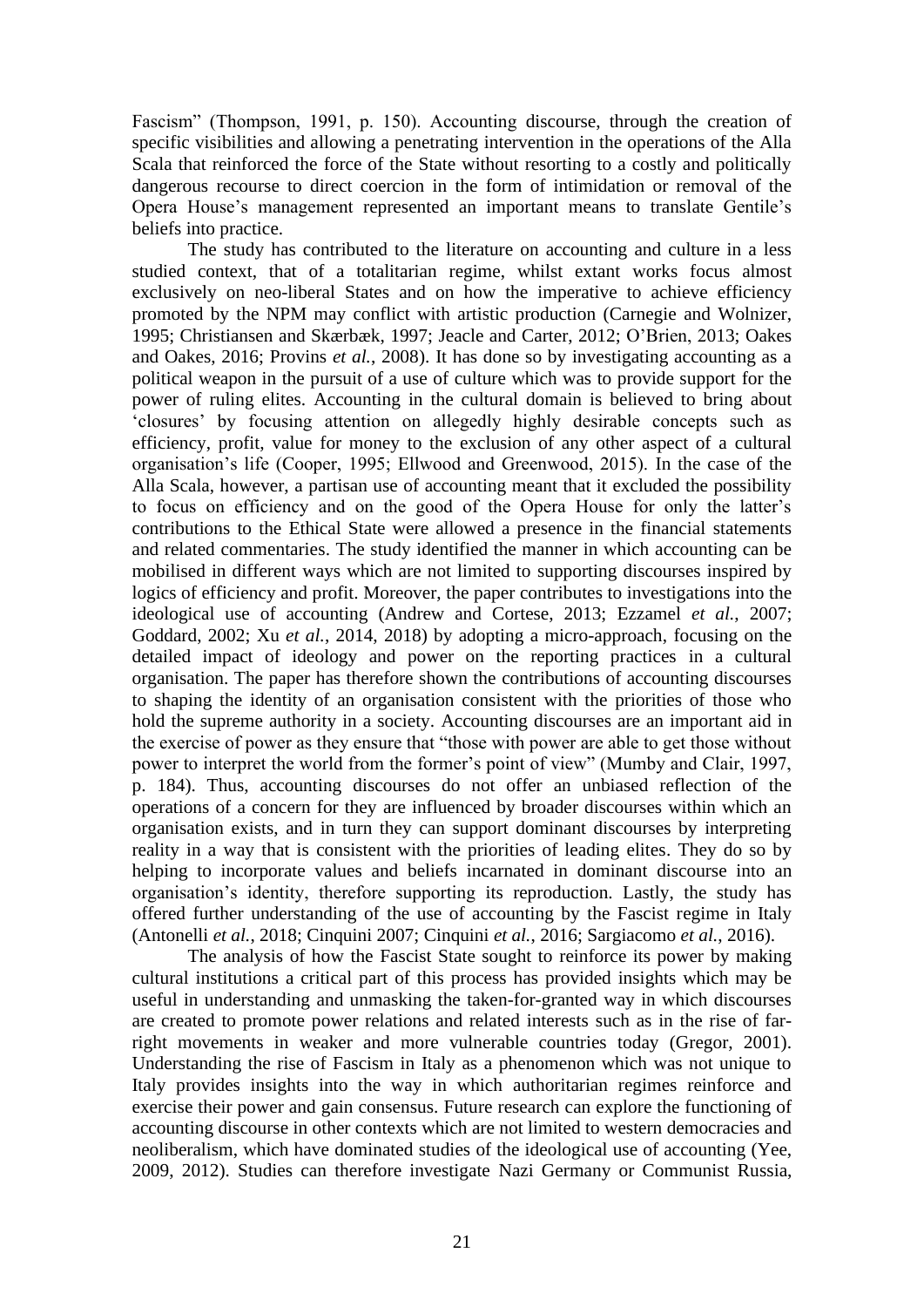which are yet to attract a significant level of attention by accounting scholars. Moreover, the complex interrelation between power and resistance described by Foucault (1978) can be further analysed by focusing on the use of accounting discourses as a means to resist power and counter dominant discourses.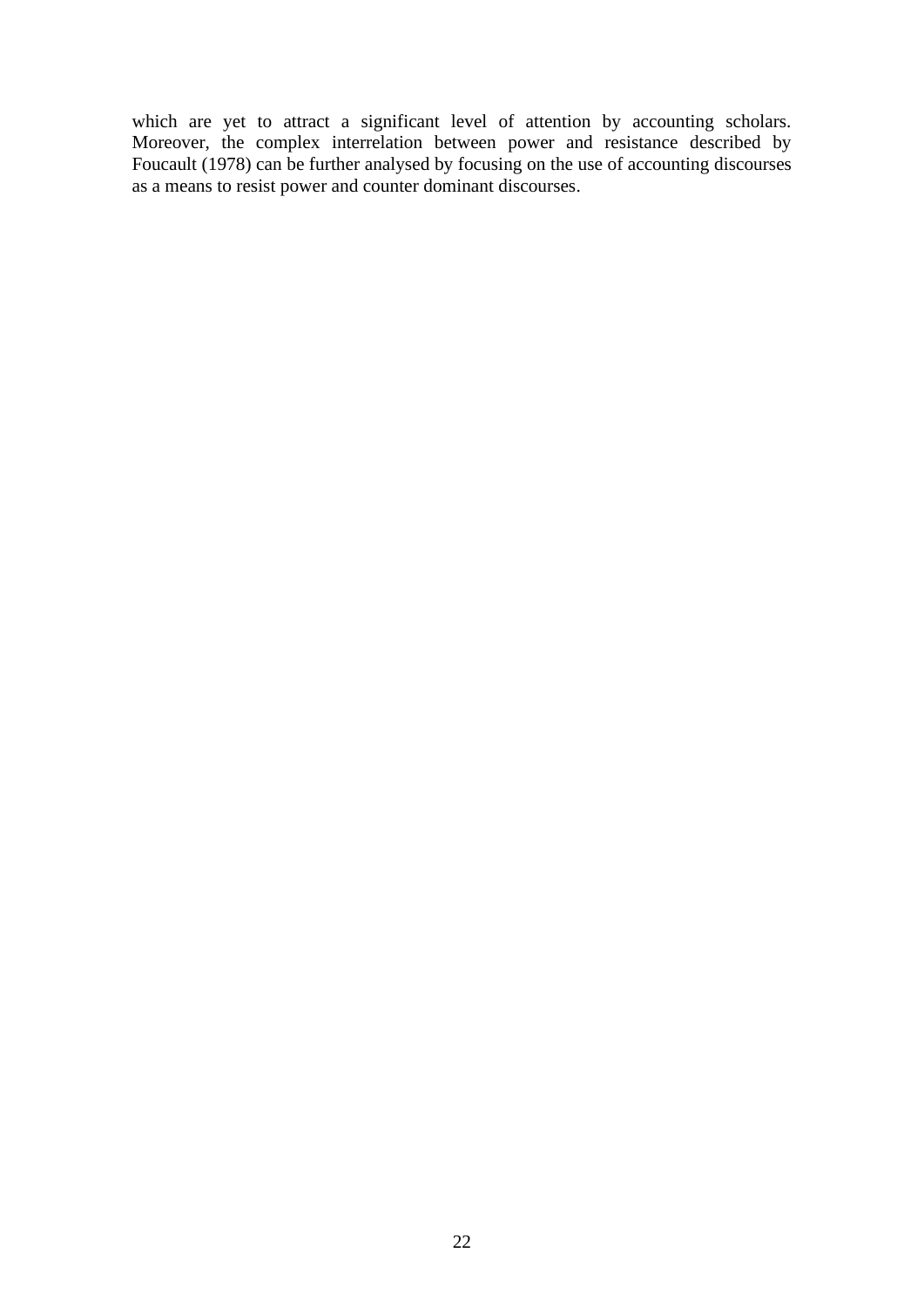#### **References**

#### *Primary sources*

#### *Historical Archive of the Alla Scala Opera House*

Agreement between the Municipality of Milan, the box holders, the donors and the Ente Autonomo del Teatro Alla Scala, 9<sup>th</sup> November 1920.

Agreement between the Municipality of Milan and the Ente Autonomo del Teatro Alla Scala with the intervention of a State representative, 18<sup>th</sup> November 1930.

Board of Directors Minutes (1922-1943).

Budgets, 1931-1932, 1932-1933, 1934-1935, 1935-1936.

Correspondence with the Municipality of Milan (1922-1943).

Correspondence with Government (1922-1943).

Financial Statements and attachments (1922-1943).

Minutes of Milan city council assembly,  $25<sup>th</sup>$  February 1920.

Statute of the Ente Autonomo del Teatro Alla Scala, 1921.

Statute of the Ente Autonomo del Teatro Alla Scala, 1931.

Statute of the Ente Autonomo del Teatro Alla Scala, 1934.

#### *Secondary sources*

- Abeysekera, I. and Guthrie, J. (2005), "An empirical investigation of annual reporting trends of intellectual capital in Sri Lanka", *Critical Perspectives on Accounting*, Vol. 16 No. 3, pp. 151-163.
- Andrew, J. and Cortese, C. (2013), "Free market environmentalism and the neoliberal project: the case of the Climate Disclosure Standards Board", *Critical Perspectives on Accounting*, Vol. 24 No. 6, pp. 397–409.
- Antonelli, V., D'Alessio R., Rossi, R. and Funnell, W. (2018), "Accounting and the banality of evil: expropriation of Jewish property in Fascist Italy (1939–1945)", *Accounting, Auditing & Accountability Journal*, Vol. 31 No. 8, pp. 2165-2191.

Arblaster, A. (1984), *The rise and fall of Western liberalism*, Blackwell, Oxford.

- Arnold, P. and Hammond, T. (1994), "The role of accounting in ideological conflict: lessons from the South African divestment movement", *Accounting, Organizations and Society*, Vol. 19 No. 2, pp. 111–126.
- Ashcraft, K. L., Kuhn, T. R., and Cooren, F. (2009), "Constitutional amendments: materializing organizational communication", *Academy of Management Annals*, Vol. 3 No. 1, pp. 1-64.
- Barigazzi, G. (1984), *La Scala racconta*, Hoepli, Milano.
- Berezin, M. (1991), "The organization of political ideology: culture, state and theatre in Fascist Italy", *American Sociological Review,* Vol. 56 No. 5, pp. 639-651.
- Berezin, M. (1997), *Making the fascist self: the political culture of interwar Italy*, Cornell University Press, Ithaca (NY).
- Bigoni, M. and Funnell, W. (2015), "Ancestors of governmentality: accounting and pastoral power in the 15th century", *Critical Perspectives on Accounting*, Vol. 27, pp. 160-176.
- Bigoni, M., Funnell, W., Verona R. and Deidda Gagliardo, E. (2018), "Accounting and raison d'État in the Grand Duchy of Tuscany: reopening the University of Pisa (1543–1609)", *Critical Perspectives on Accounting*, Vol. 56, pp. 1-19.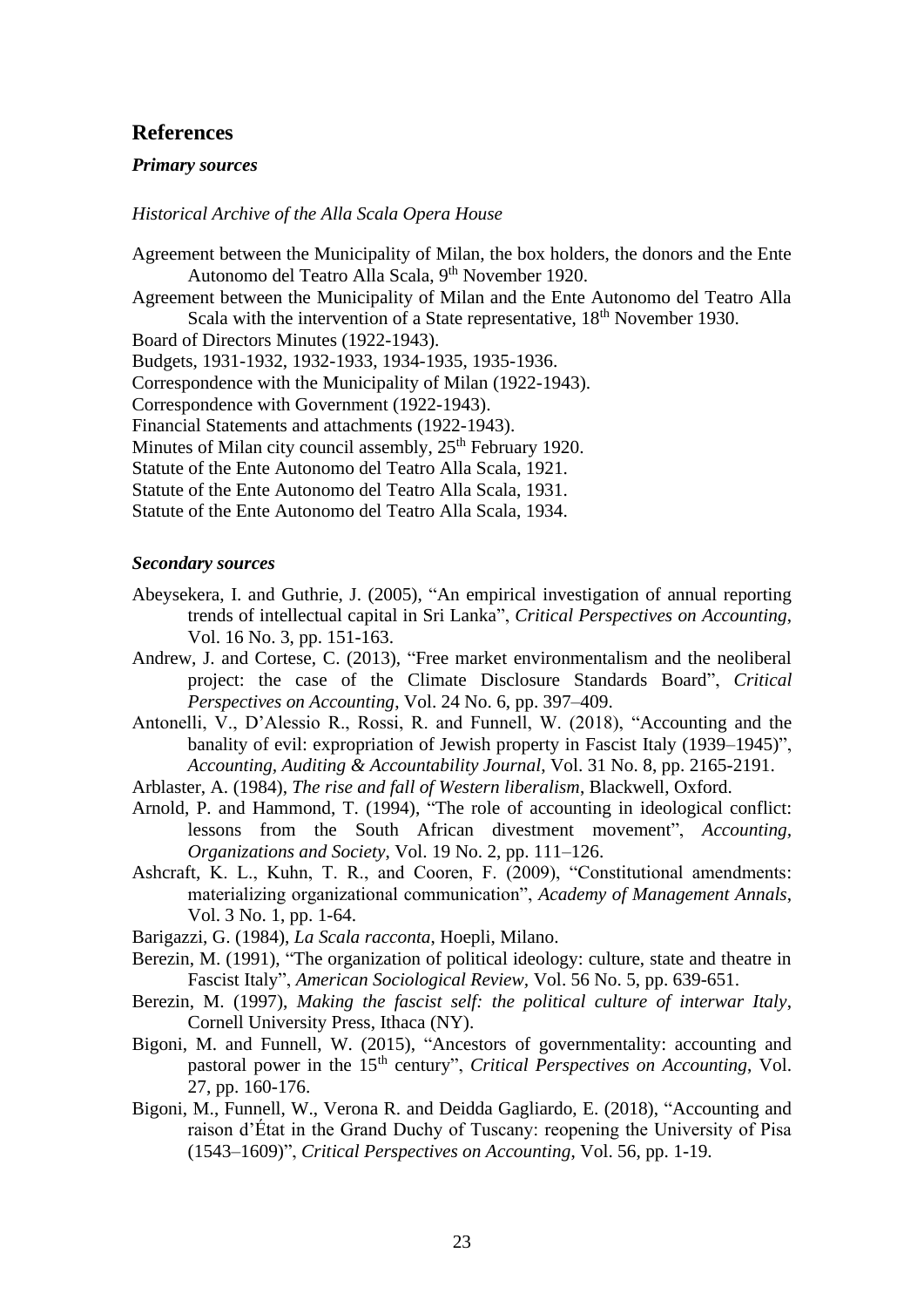- Birnberg J. G. and Snodgrass, C. (1988), "Culture and control: a field study", *Accounting Organizations and Society*, Vol. 13 No. 5, pp. 447-464.
- Blanning, T. C, (2003), *Culture of power and the power of culture: old regime Europe 1660-1789*, Oxford University Press, Oxford.
- Carnegie, G. D. and Wolnizer, P. W. (1995), "The financial value of cultural, heritage and scientific collections: an accounting fiction", *Australian Accounting Review*, Vol. 5 No. 9, pp. 31-47.
- Christiansen, J. K. and Skærbæk, P. (1997), "Implementing budgetary control in the performing arts: games in the organizational theatre" *Management Accounting Research*, Vol. 8 No. 4, pp. 406-438.
- Cinquini, L. (2007), "Corporative economy and accounting in Italy during the thirties: exploring the relations between a totalitarian ideology and business studies", *Accounting, Business and Financial History,* Vol. 17 No. 2, pp. 209-240.
- Cinquini, L., Giannetti, R. and Tenucci A. (2016), "The making of uniform costing in a war economy: The case of the *Uniconti* Commission in Fascist Italy", *Accounting History*, Vol. 21 No. 2, pp. 445-471.
- Clegg, S. R. (1987), "Discussion note: the language of power and the power of language", *Organization Studies*, Vol. 8 No. 1, pp. 61–70.
- Cooper, C. (1995), "Ideology, hegemony and accounting discourse: a case study of the national union of journalists", *Critical Perspectives on Accounting*, Vol. 6 No. 3, pp. 175-209.
- Cooper, D. J. and Ezzamel, M. (2013), "Globalization discourses and performance measurement systems in a multinational firm", *Accounting, Organizations and Society*, Vol. 38 No. 4, pp. 288-313.
- Crepaz, L., Huber, C. and Scheytt, T. (2016), "Governing arts through valuation: the role of the state as network actor in the European Capital of Culture 2010", *Critical Perspectives on Accounting*, Vol. 37, pp. 35-50.
- Donovan, C. and O'Brien, D. (2016), "Governing culture: legislators, interpreters and accountants", *Critical Perspectives on Accounting*, Vol. 37, pp. 24-34.
- Eagleton, T. (1991), *Ideology: an introduction*, Verso, New York.
- Edgley, C. R. P. (2010), "Backstage in legal theatre: a Foucauldian interpretation of 'Rationes Decidendi' on the question of taxable business profits", *Critical Perspectives on Accounting*, Vol. 21 No. 7, pp. 560-572.
- Efferin, S., and Hopper, Y. (2007), "Management control, culture and ethnicity in a Chinese Indonesian company", *Accounting, Organizations and Society*, Vol. 32 No. 3, pp. 223-262.
- Ellwood, S., and Greenwood, M. (2015), ["Accounting for heritage assets: Does](http://www.sciencedirect.com/science/article/pii/S1045235415001021)  [measuring economic value 'kill the cat'?"](http://www.sciencedirect.com/science/article/pii/S1045235415001021), *Critical Perspectives on Accounting*, Vol. 38, pp. 1-13.
- Ente Autonomo Teatro Alla Scala (1963), *L'ordinamento giuridico del Teatro alla Scala: raccolta di leggi, decreti, atti, regolamenti e progetti*, Archetipografia, Milano.
- Ezzamel, M., Xiao J. Z. and Pan, A. (2007), "Political ideology and accounting regulation in China", *Accounting, Organizations and Society*, Vol. 32 No. 7/8, pp. 669-700.
- Ezzamel, M., Willmott, H. and Worthington, F. (2008), "Manufacturing shareholder value: The role of accounting in organizational transformation", *Accounting, Organizations and Society*, Vol. 33 No. 2/3, pp. 107-140.
- Falasca-Zamponi, S. (1997), *Fascist spectacle. The aesthetics of power in Mussolini's Italy*, University of California Press, Los Angeles.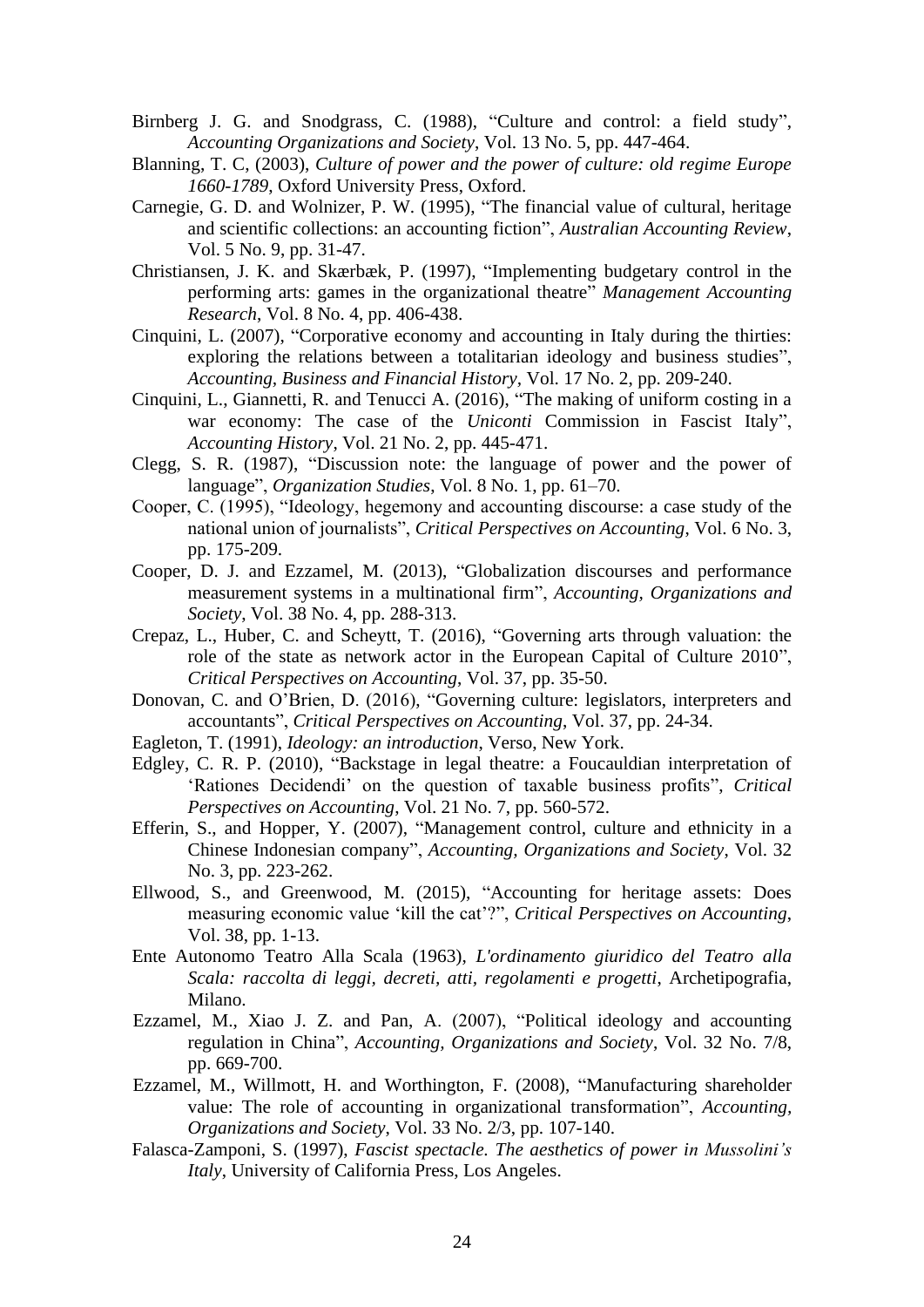- Farjaudon, A. L. and Morales, J. (2013), "In search of consensus: the role of accounting in the definition and reproduction of dominant interest", *Critical Perspectives on Accounting*, Vol. 24 No. 2, pp. 154-171.
- Ferrara, P. (2004), *Censura teatrale e Fascismo. La storia, l'archivio, l'inventario*, Pubblicazioni degli Archivi di Stato, Roma.
- Ferri, P. and Zan, L. (2014), "Ten years after: the rise and fall of managerial autonomy in Pompeii", *Critical Perspectives on Accounting*, Vol. 25 No. 4/5, pp. 368-387.
- Forgacs, D. and Gundle, S. (2007), *Mass culture and Italian society from Fascism to the cold war*, Indiana University Press, Bloomington.
- Foucault, M. (1972), *The archaeology of knowledge and the discourse on language,* Pantheon Books, New York.
- Foucault, M. (1978), *The history of sexuality. Volume I: an introduction*, Pantheon Books, New York.
- Foucault, M. (1981), "The order of discourse", In Young, R. (Ed), *Untying the text: a post-structuralist reader*, Routledge, London, pp. 51-78.
- Gendron, Y., Cooper, D. J. and Townley, B. (2007), "The construction of auditing expertise in measuring government performance", *Accounting, Organizations and Society*, Vol. 32 No. 1/2, pp. 101–129.
- Gentile, E. (2002), "Fascism in power: the totalitarian experiment", In Lyttelton, A. (Ed), *Liberal and Fascist Italy 1900-1945*, Oxford University Press, Oxford, pp. 139-174.
- Gentile, G. (1920), *Discorsi di religione*, Vallecchi, Firenze.
- Gentile, G. (1922a), *The reform of education,* Brace & Co., New York.
- Gentile, G. (1922b), *The theory of mind as pure act,* Macmillan & Co, London.
- Gentile, G. (1925), *Che cosa è il Fascismo: discorsi e polemiche*, Vallecchi, Firenze.
- Gentile, G. (1928a), "The philosophic basis of Fascism", *Foreign Affairs*, Vol. 6 No. 2, pp. 290-304.
- Gentile, G. (1928b), *Fascismo e cultura*, Treves, Milano.
- Gentile, G. (1929), *Filosofia del Fascismo*, Littorio, Roma.
- Ghirardo, D. (2013), *Italy: modern architecture in history*, Reaktion Books, London.
- Gini, C. (1927a), "The scientific basis of Fascism", *Political Science Quarterly,* Vol. 42 No. 1, pp. 99-115.
- Gini, C. (1927b), *Il neo-organicismo*, Studio editoriale moderno, Catania.
- Goddard, A. (2002), "Development of the accounting profession and practices in the public sector – a hegemonic analysis", *Accounting, Auditing & Accountability Journal*, Vol. 15, No. 5, pp. 655–688.
- Golden-Biddle, K. and Locke, K. (2007), *Composing qualitative research*, Sage, Thousand Oaks.
- Graham, C. (2010), "Accounting and the construction of the retired person", *Accounting, Organizations and Society*, Vol. 35 No. 1, pp. 23-46.
- Gramsci, A. (2012), "Popular literature", In Forgacs, D. and Nowell-Smith, G. (Eds), *Antonio Gramsci. Selections from cultural writings*, Lawrence and Wishart, London, pp. 342-385.
- Gregor, A. J. (2001), *Giovanni Gentile: philosopher of Fascism*, Transaction Books, New Brunswick.
- Hall, S. (2001), "Foucault: power, knowledge and discourse", In Wetherell, M., Taylor, S. and Yates, S. J. (Eds), *Discourse theory and practice: a reader*, Sage, London, pp. 72-81.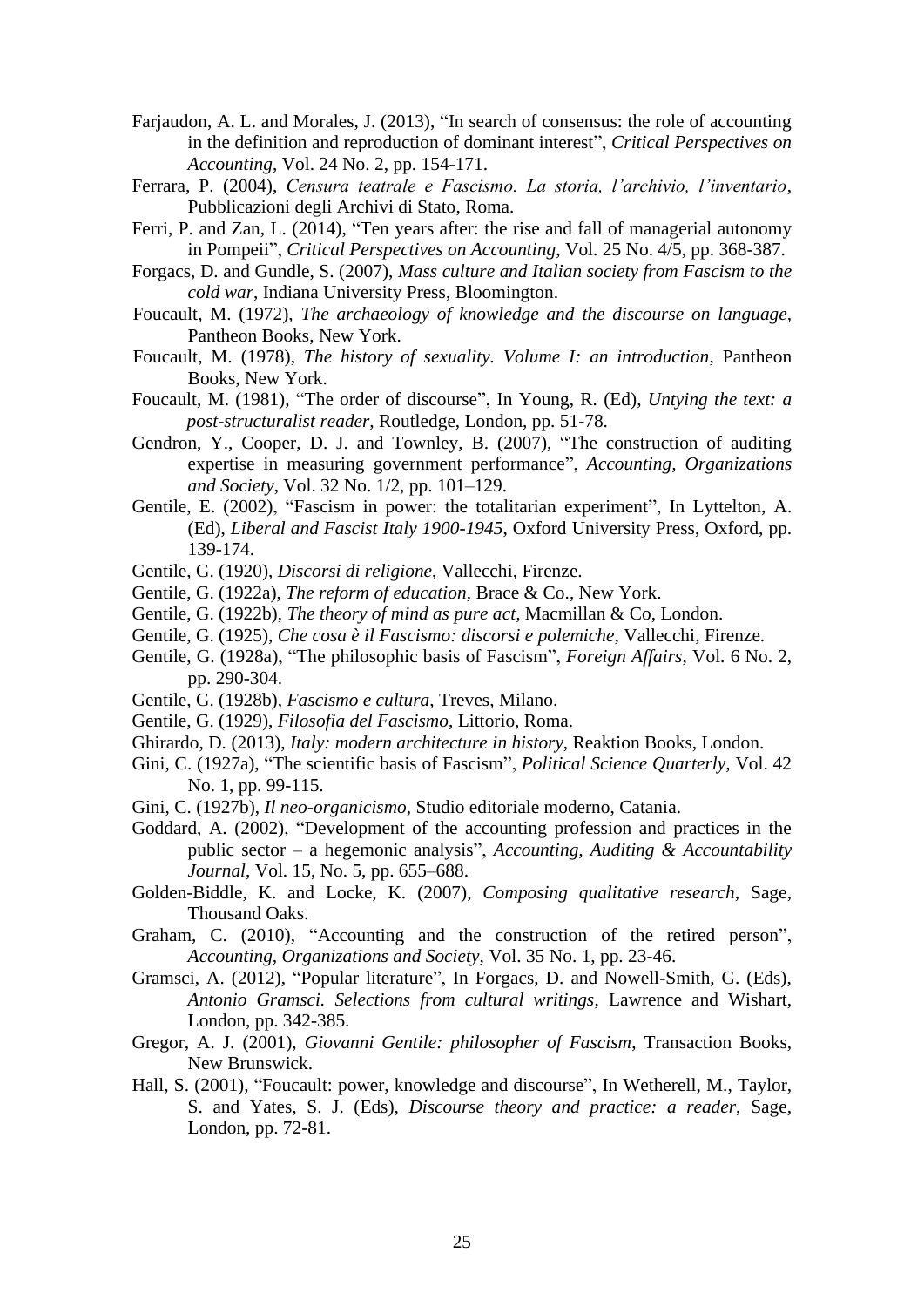- Hardy, C., and Phillips, N. (2004), "Discourse and power", In Grant, D., Hardy, C., Oswick, C. and Putnam L. (Eds), *The Sage handbook of organizational discourse*, Sage, London, pp. 299-316.
- Hook, D. (2001), "Discourse, knowledge, materiality, history. Foucault and discourse analysis", *Theory & Psychology*, Vol. 11 No. 4, pp. 521-547.
- Hooper, K., Kearins, K. and Green, R. (2005), "Knowing 'the price of everything and the value of nothing': accounting for heritage assets" *Accounting, Auditing & Accountability Journal*, Vol. 18 No. 3, pp. 410-433.
- Hopwood, A. (1990), "Accounting and organisation change", *Accounting Auditing & Accountability Journal,* Vol. 3 No. 1, pp. 7-17.
- Jeacle, I. and Carter, C. (2012), "Fashioning the popular masses: accounting as mediator between creativity and control", *Accounting, Auditing & Accountability Journal*, Vol. *25* No. 4, pp. 719-751.
- Jeacle, I. and Miller, P. (2016), "Accounting, culture, and the state", *Critical Perspectives on Accounting*, Vol. 37, pp. 1-4.
- Jones, P. (2011), *The sociology of architecture*, Liverpool University Press, Liverpool.
- Khalifa, R., Sharma, N., Humphrey, C. and Robson, K. (2007), "Discourse and audit change: transformations in methodology in the professional audit field", *Accounting, Auditing & Accountability Journal*, Vol. 20 No. 6, pp. 825-854.
- Knights, D. and Morgan, G. (1991), "Corporate strategy, organizations, and subjectivity: a critique", *Organization Studies*, Vol. 12 No. 2, pp. 251–273.
- Kosmala, K. and McKernan, J. F. (2011), "From the care of the self to the care of the other: Neglected aspects of Foucault's late work", *Accounting Auditing & Accountability Journal,* Vol. 24 No. 3, pp. 377-402.
- Kuckartz, U. (2014), *Qualitative text analysis: a guide to methods, practice and using software*, Sage, Los Angeles.
- Kymlicka, W. (1990), *Contemporary Political Philosophy*, Clarendon Press, Oxford.
- Leclercq-Vandelannoitte, A. (2011), "Organizations as discursive constructions: a Foucauldian approach", *Organization Studies*, Vol. 32 No. 9, pp. 1247-1271.
- Mann, M. (2012), *The sources of social power. Volume 3: global empires and revolution 1890-1945*, Cambridge University Press, Cambridge.
- McKinlay, A., and Pezet, E. (2018), "Foucault, governmentality, strategy: from the ear of the sovereign to the multitude", *Critical Perspectives on Accounting*, Vol. 53, pp. 57-68.
- Miller, P. (1986), "Accounting for progress. National accounting and planning in France: a review essay", *Accounting, Organizations and Society,* Vol. 11 No. 1, pp. 83-104.
- Miller, P. (1990), "On the interrelations between accounting and the state", *Accounting, Organizations and Society,* Vol. 15 No. 4, pp. 315-338.
- Miller, P., and O'Leary, T. (1987), "Accounting and the construction of the governable person", *Accounting, Organizations and Society,* Vol. 12 No. 3, pp. 235-265.
- Mihret, D. G., Alshareef, M. N. and Bazhair, A. (2017), "Accounting professionalization and the state: the case of Saudi Arabia", *Critical Perspectives on Accounting*, Vol. 45 No. 1, 29-47.
- Mihret, D. G, Mirshekary, S. and Yaftian, A. (2019), "Accounting professionalization, the state, and transnational capitalism: the case of Iran", *Accounting, Organizations and Society*, https://doi.org/10.1016/j.aos.2019.101091.
- Morgan, P. (1995), *Italian Fascism, 1919-1945*. Macmillan, Houndmills.
- Mumby, D. (2001). "Power and politics", In Jablin, F. and Putnam, L. L. (Eds), *The new handbook of organizational communication*, Sage, Thousand Oaks, pp. 585-623.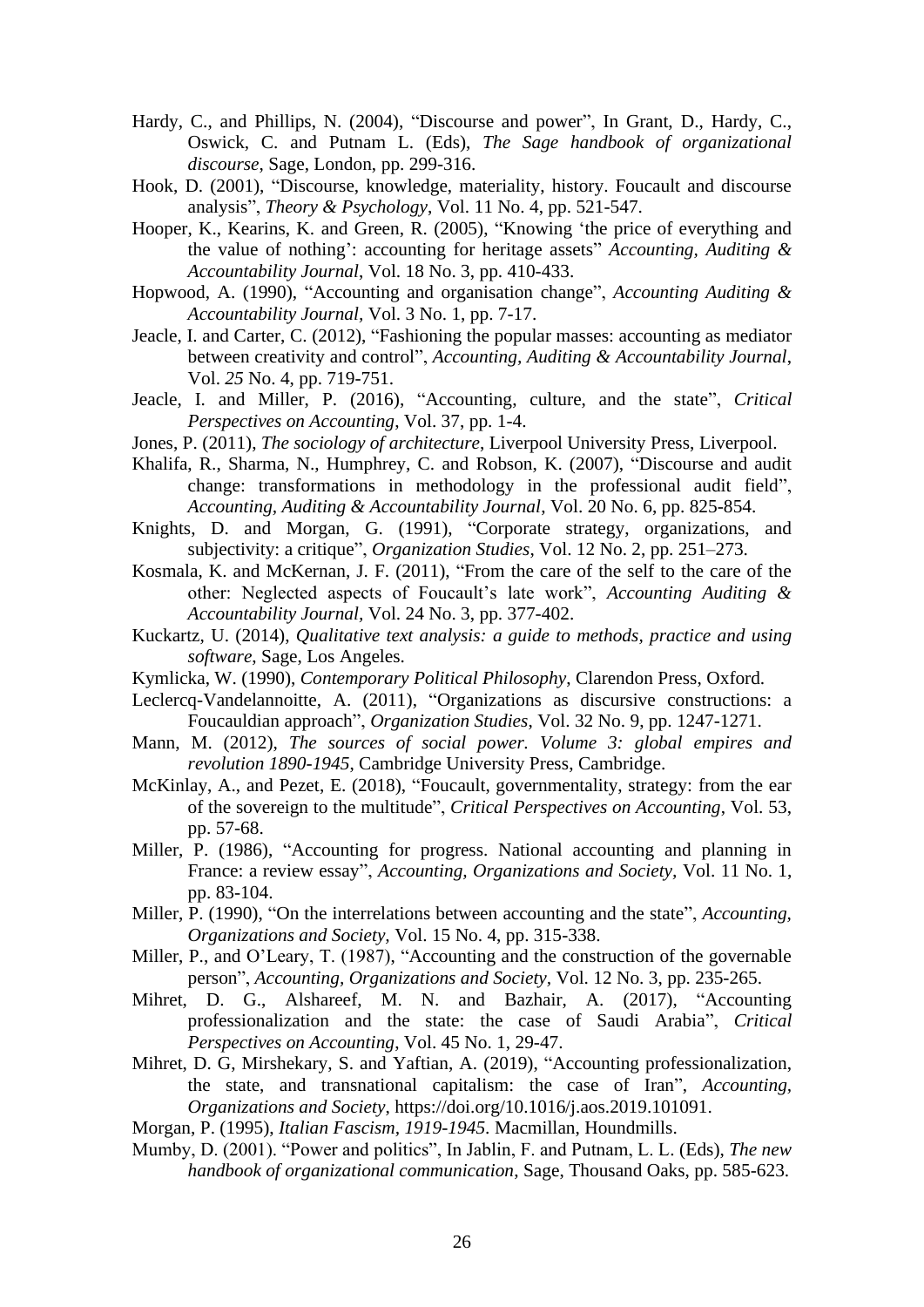- Mumby, D. and Clair, R. P. (1997), "Organizational discourse", In van Dijk, T. A. (Ed), *Discourse as structure and process*, Sage, London, pp. 181-205.
- Mussolini, B. (1951), "Per Fernando Lassalle", In Susmel, E. and Susmel, D. (Eds), *Opera Omnia di Benito Mussolini*: *Volume. 1*, La Fenice, Firenze, pp. 64-68.
- Mussolini, B. (1955a), "Le linee programmatiche del partito Fascista", In Susmel, E. and Susmel, D. (Eds), *Opera Omnia di Benito Mussolini*: *Volume 17*, La Fenice, Firenze, pp. 174-178.
- Mussolini, B. (1955b), "Lettera a Michele Bianchi (26 Agosto 1921)", In Susmel, E. and Susmel, D. (Eds), *Opera Omnia di Benito Mussolini*: *Volume 17*, La Fenice, Firenze, pp. 414-415.
- Mussolini, B. (1956), "Per la medaglia dei benemeriti del Comune di Milano (28 Ottobre 1925)", In Susmel, E. and Susmel, D. (Eds), *Opera Omnia di Benito Mussolini*: *Volume 21*, La Fenice, Firenze, pp. 422-426.
- Mussolini, B., and Gentile, G. (1961), "Dottrina del Fascismo", In Susmel, E. and Susmel, D. (Eds), *Opera Omnia di Benito Mussolini*: *Volume 34*, La Fenice, Firenze, pp. 117-138.
- Nelis, J. (2012), "Imperialismo e mito della romanità nella terza Roma mussoliniana", *Forum Romanum Belgicum*, Vol. 2, pp. 1-11.
- Neu, D. (2000), "'Presents' for the 'Indians': land, colonialism and accounting in Canada", *Accounting, Organizations and Society,* Vol. 25 No. 2, pp. 163-184.
- O'Brien, D. (2013), "Drowning the deadweight in the rhetoric of economism", *Public Administration*, Vol. 91 No. 1, pp. 69–82.
- Oakes, H. and Oakes, S. (2016), "Accounting colonisation and austerity in arts organisations", *Critical Perspectives on Accounting*, Vol. 38, pp. 34-53.
- Papi, L., Bigoni, M., Deidda Gagliardo, E. and Funnell, W. (2019), "Accounting for power and resistance, the University of Ferrara under the Fascist regime in Italy", *Critical Perspectives on Accounting*, Vol. 62, pp. 59-76.
- Partito Nazionale Fascista (1936), *La cultura Fascista. Testi per i corsi di preparazione politica*, La Libreria dello Stato, Roma.
- Phillips, L., and Jorgensen, M. W. (2002), *Discourse analysis as theory and method*, Sage, London.
- Pick, J., Ajala, R. and Anderton, M. H. (1988), *The arts in a state: a study of government arts policies from ancient Greece to the present*, Bristol Classical Press, Bristol.
- Provins, A., Pearce, D., Özdemiroglu, E., Mourato, S. and Morse-Jones, S. (2008), "Valuing the historic environment: the scope for using economic valuation evidence in the appraisal of heritage-related projects", *Progress in Planning*, Vol. 69 No. 4, pp. 131–175.
- Putnam, L. and Cooren, F. (2004), "Alternative perspectives on the role of text and agency in constituting organizations", *Organization*, Vol. 11 No. 3., pp. 323- 333.
- Raffnsøe, S., Mennicken, A. and Miller, P. (2019), "The Foucault effect in organization studies", *Organization Studies*, Vol. *40* No. 2, pp. 155-182.
- Robson, K. (1994), "Inflation accounting and action at a distance: the Sandilands episode", *Accounting, Organizations and Society*, Vol. 19 No. 1, pp. 45-82.
- Rocco, A. (1996), "The political doctrine of Fascism", In Cohen, C. (Ed), *Communism, Fascism and Democracy: the theoretical foundations*, McGraw-Hill, New York, pp. 279-288.
- Sargiacomo, M., Ianni, L., D'Andreamatteo, A., and D'Amico, L. (2016), "Accounting and the government of the agricultural economy: Arrigo Serpieri and the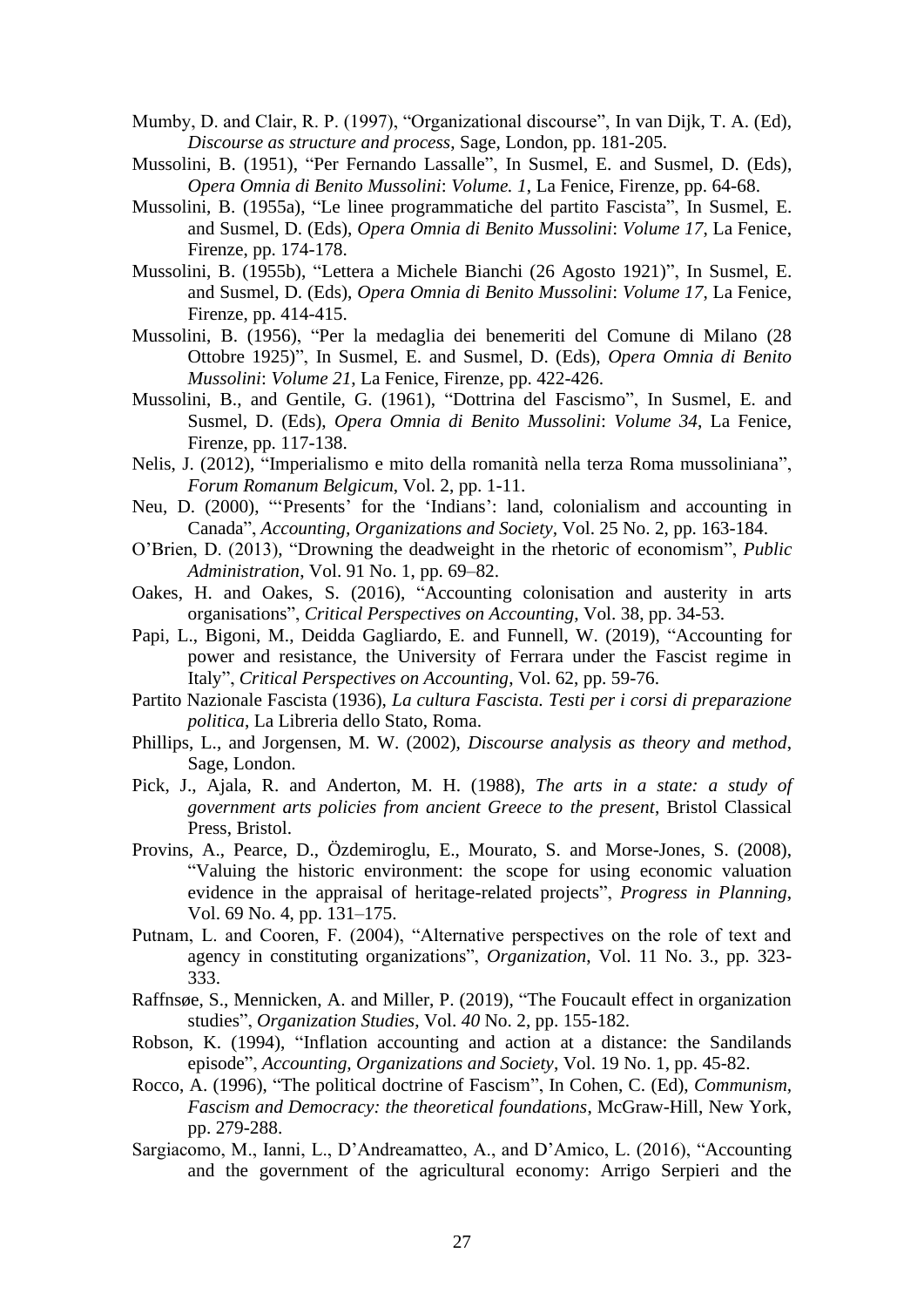Reclamation Consortia", *Accounting History Review*, Vol. 26 No. 3, pp. 307- 331.

- Spence, C. (2007), "Social and environmental reporting and hegemonic discourse", *Accounting, Auditing & Accountability Journal*, Vol. 20 No. 6, pp. 855-882.
- Strobl, G. (2013), "Cultural continuities. Theatre and political power from the Holy Roman Empire to the Third Reich", *Cultural and Social History*, Vol. 10 No. 3, pp. 457-476.
- Tambling, J. (1996), *Opera and the culture of Fascism*, Clarendon Press, Oxford.
- Taylor, J. (2009), "The communicative construction of community: authority and organizing", In Sannino, A., Daniels, H. R. J. and Gutierrez, K. D. (Eds), *Learning and expanding with activity theory*, Cambridge University Press, Cambridge, pp. 228-239.
- ter Bogt, H. and Tilema, S. (2015), "Accounting for trust and control: Public sector partnerships in the arts", *Critical Perspectives on Accounting*, Vol. 37, pp. 5-23.
- Thompson, D. (1991), *State control in Fascist Italy. Culture and conformity, 1925- 1943*, Manchester University Press, Manchester.
- Tregidga, H. and Milne, M. J. (2006), "From sustainable management to sustainable development: a longitudinal analysis of a leading New Zealand environmental reporter", *Business Strategy and the Environment*, Vol. 15 No. 4, pp. 219-241.
- Vale, L. J. (2014), *Architecture, power and national identity*, Routledge, London & New York.
- Xu, L., Cortese, C. and Zhang, E. (2014), "Ideology diffusion and the role of accounting: a Gramscian approach to understanding China's transition from 1949 to 1957", *Accounting History*, Vol. 19, No.4, pp. 434-451.
- Xu, L., Cortese, C. and Zhang, E. (2018), "The interplay between accounting professionals and political ideologies: the emergence of Chinese accounting standards from 1978 to 1992", *Accounting History*, Vol. 23, No.3, pp. 360-378.
- Yee, H. (2009), "The re-emergence of the public accounting profession in China: a hegemonic analysis", *Critical Perspectives on Accounting*, Vol. 20, No. 1, pp. 71-92.
- Yee, H. (2012), "Analyzing the state-accounting profession dynamic: Some insights from the professionalization experience in China", *Accounting, Organizations and Society*, Vol. 37 No. 6, pp. 426-444.
- Zimmer, A., and Toepler, S. (1999), "The subsidized muse: government and the arts in Western Europe and the United States", *Journal of Cultural Economics*, Vol. *23*, No. 1/2, pp: 33-49.
- Zorloni, A. (2010), "Managing performance indicators in visual art museums", *Museum Management and Curatorship*, Vol. 25 No. 2, pp. 167-180.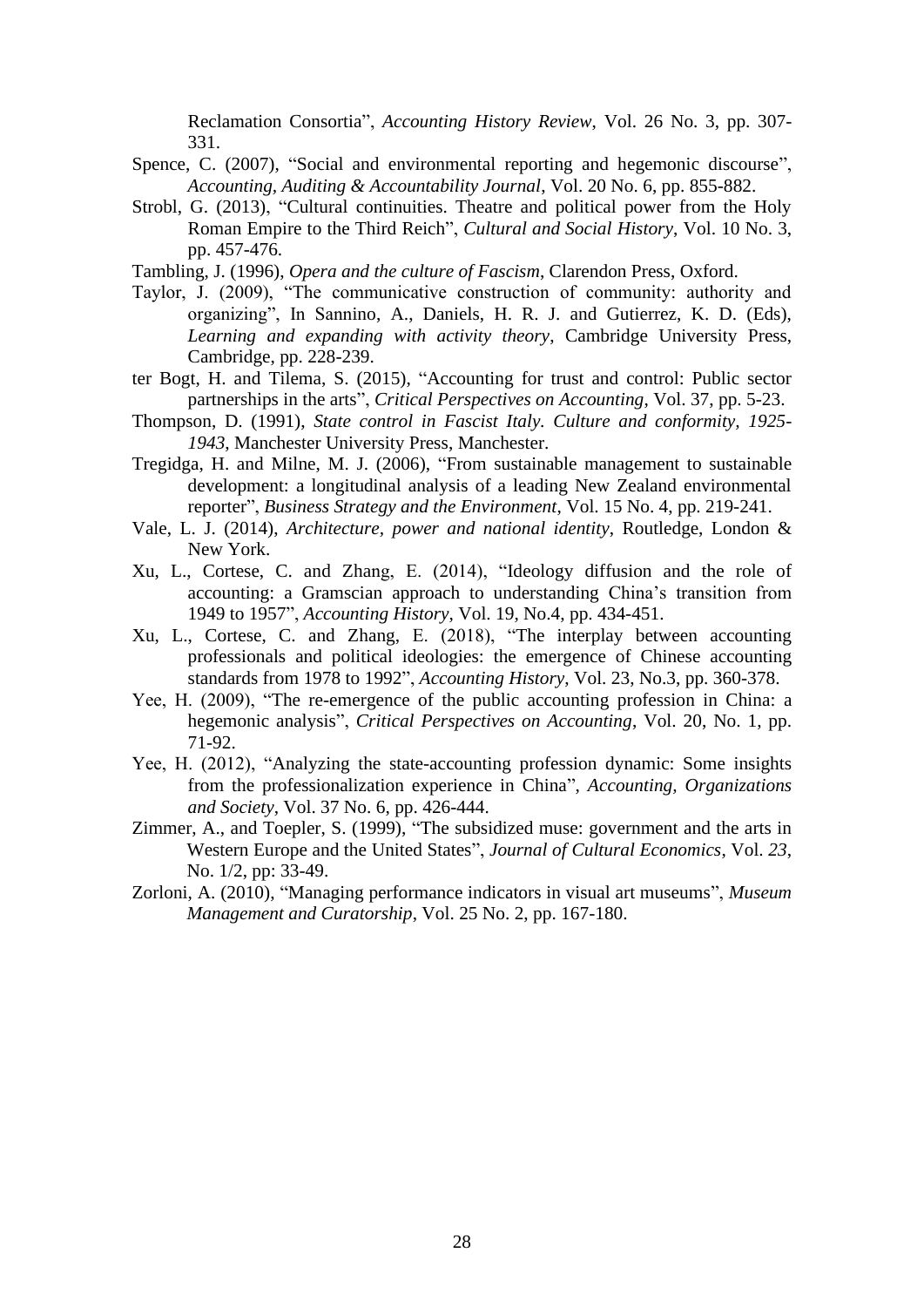**Figure 1, Income statement 1925-1926 – Revenues**  $\mathcal{M}_{\text{eff}} = \mathcal{M}_{\text{eff}}$  $z = 5$ INTROITI PROPITTI Revenues - gains INTROITI DI TRATRO: Revenues from performances (season tickets) Abbonamenti: Palchi...... L. 3.581.350.= Boxes Ingressi....  $"$  586.300.= Admissions  $\frac{1}{2}$ Palchi...... L. 260.587.15 Boxes Platea e Gallerie.......... L. 5-520-399.45 Stalls and balcony Quota Ingressi Platea....... " 153.275.40 Share of admissions to stalls  $5.673.674.85$ <br>  $15.992.5$ <br>  $16.394.088.20$ <br>  $16.394.088.20$ <br>  $17.992.5$ <br>  $17.992.5$ <br>  $17.992.5$ <br>  $17.992.5$ Prenotazione Palchi.......... L. id. Platea e Gallerie.... " 219.727.55 Booking fees: stalls and balcony  $" 235.719.55"$  $\sim 0.1$ L.11.818.370.60 Other revenues in the contract of the contract of the contract of the contract of the contract of the contract of the contract of the contract of the contract of the contract of the contract of the contract of the contract PROVENTI DIVERSI Concessioni Teatro.......... L. 187.000.= Concessions Rendite Immobili............ P 94.791.30 Rent Realizzo Materiali Diversi.. a 12.399.40 Sale of miscellaneous materials Interessi Attivi............ " 138.729.67 Interest Sconti e abbuoni su forniture"  $25 - 763 - 45$  Discounts Eulte........................ \*  $35.4$  Fines 8.496.75 Miscellaneous 467.215.57 **MERIPURI:** Subsidies Governativo -  $1^{\circ}$  Semestre 925 1.259.733.95 From government,  $1^{st}$  semester  $1d. -2^{\circ}$ 1.082.139.95 From government, 2nd semester =============== L.2.341.873.90  $\frac{9}{2}$  312.500. Comunale  $\rightarrow$  Anne 1925 ESSESSMENT 7.654.373.90 From the Municipality of Milan \* Total revenues Totale Proventi............... L.14.939.960.07

Source: Income statement, 1925-1926, p. 27. Reproduced with permission.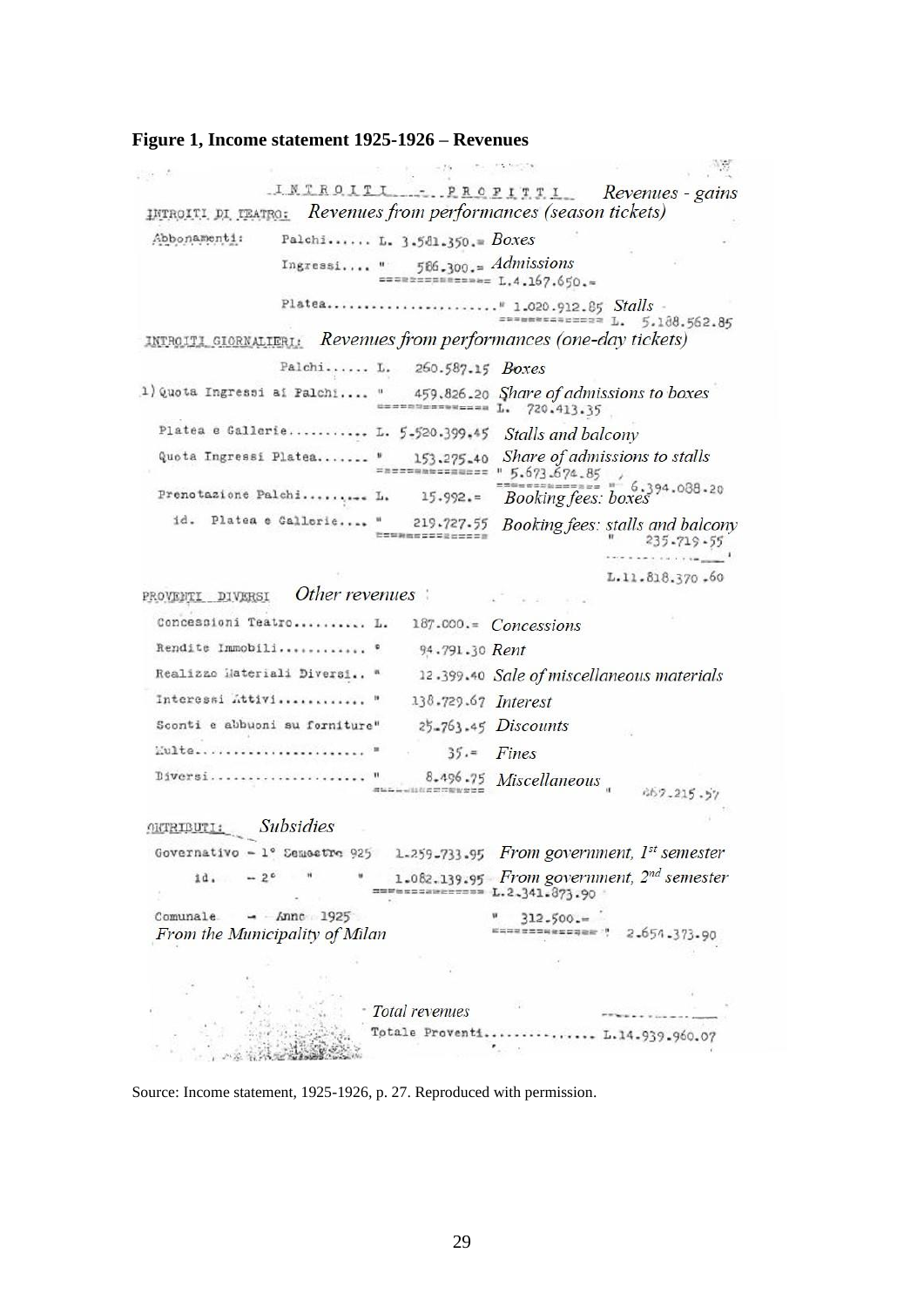

**Figure 2, Income statement 1933-1934 – Revenues** 

Source: Income statement, 1933-1934, p. 38. Reproduced with permission.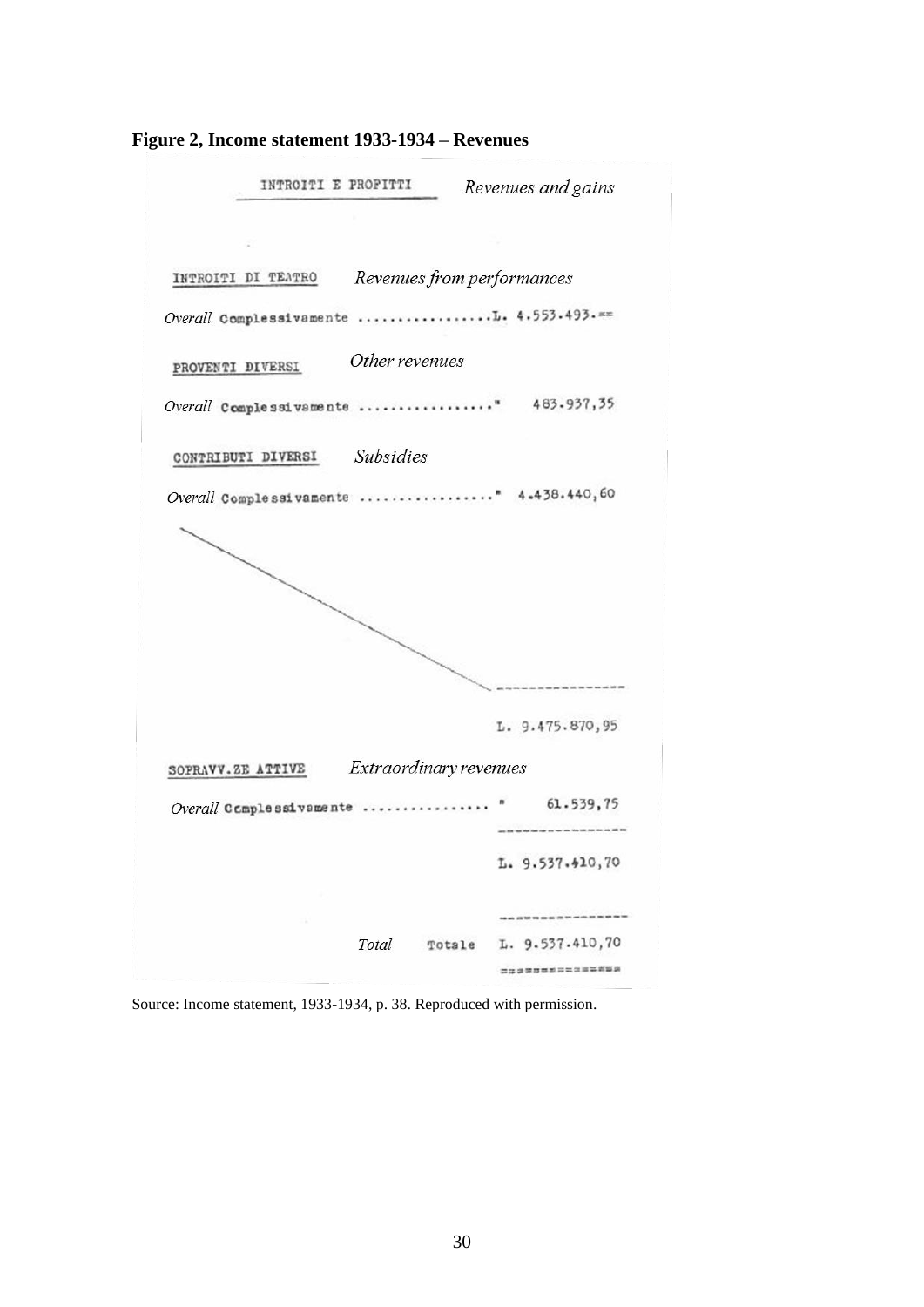

**Figure 3, Revenue from tickets and cost of performances during the first period (1922-1936)**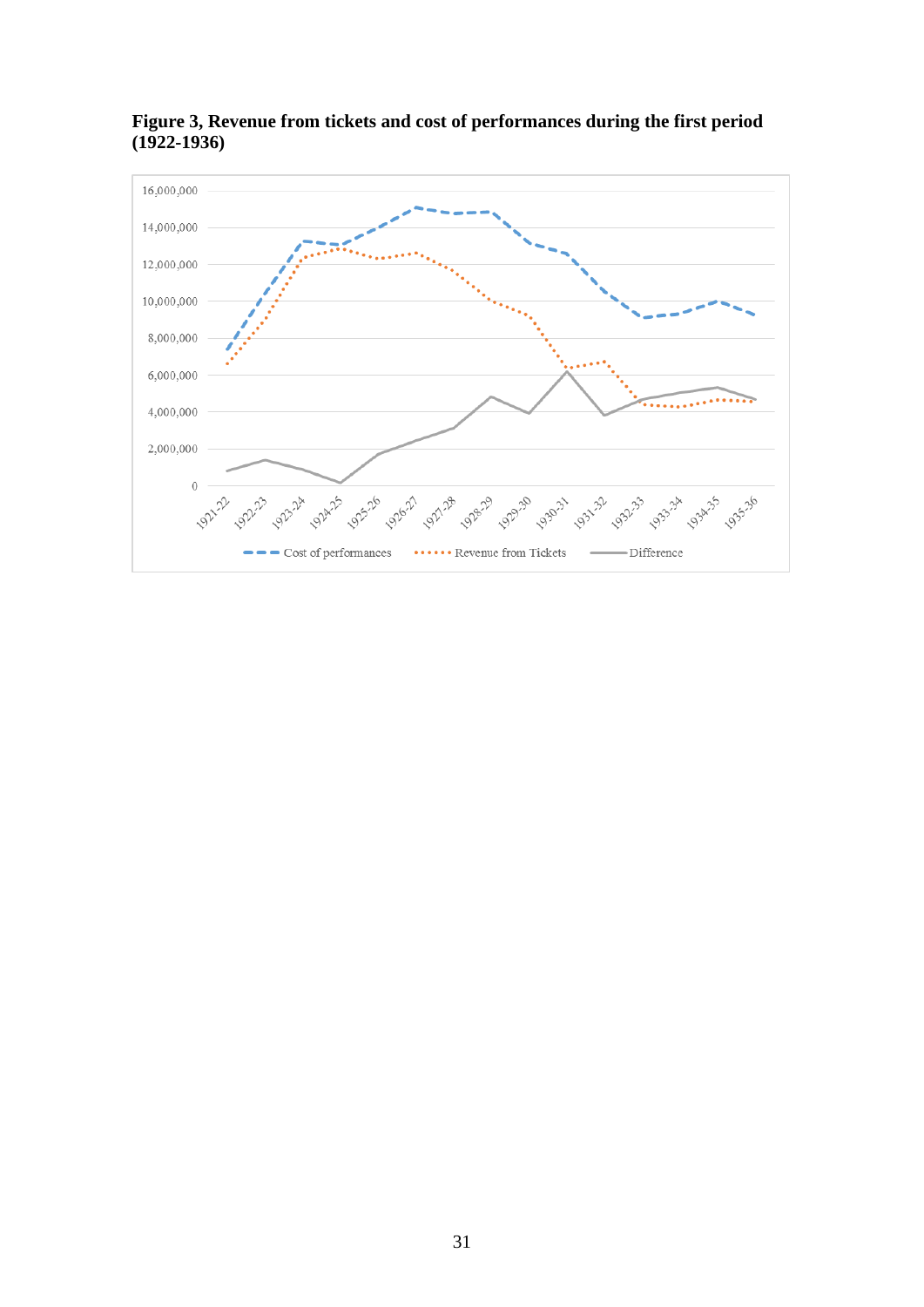|                   |                                                                     |                                       |                                    |                                                      |              | <b>Budgeted</b><br>Preventivo                                                                                                           |                                        | Actual<br>Consuntivo                                                                                                                                                                   |
|-------------------|---------------------------------------------------------------------|---------------------------------------|------------------------------------|------------------------------------------------------|--------------|-----------------------------------------------------------------------------------------------------------------------------------------|----------------------------------------|----------------------------------------------------------------------------------------------------------------------------------------------------------------------------------------|
|                   |                                                                     |                                       |                                    |                                                      |              |                                                                                                                                         |                                        |                                                                                                                                                                                        |
|                   |                                                                     |                                       |                                    |                                                      |              |                                                                                                                                         |                                        |                                                                                                                                                                                        |
|                   |                                                                     |                                       |                                    |                                                      | $163.657-$   |                                                                                                                                         |                                        |                                                                                                                                                                                        |
| Proventi vari     |                                                                     |                                       |                                    |                                                      | $\mathbf{u}$ |                                                                                                                                         | $\alpha$                               | 454.568.35                                                                                                                                                                             |
|                   |                                                                     |                                       |                                    |                                                      |              |                                                                                                                                         |                                        |                                                                                                                                                                                        |
| <b>CONTRIBUTI</b> |                                                                     |                                       |                                    |                                                      |              |                                                                                                                                         |                                        | $\frac{1}{2}$ , 5.555.358,50                                                                                                                                                           |
| POLARE            |                                                                     |                                       |                                    |                                                      |              |                                                                                                                                         |                                        | .4800.000                                                                                                                                                                              |
|                   |                                                                     |                                       |                                    |                                                      |              |                                                                                                                                         |                                        | $400.000 -$                                                                                                                                                                            |
|                   |                                                                     |                                       |                                    |                                                      |              | 245.000,-                                                                                                                               |                                        |                                                                                                                                                                                        |
|                   | Popular Culture<br>Milan (for sanitary<br>Loss (Budgeted) DISAVANZO | INCASSI DI TEATRO:<br>Stagione Lirica | Concerti Sinfonici Corali<br>Other | Opera season<br>IMPIANTI SANITARI - RIFUGI ANTIAEREI |              | Symphony concerts<br>CONTRIBUTO STRAORDINARIO MINISTERO CULTURA PO-<br>Extra subsidy from CONTRIBUTO STRAORDINARIO COMUNE DI MILANO PER | Revenues and gains INTROITI E PROFITTI | L. 2.000.000,- L. 3.193.747,30<br>$150.000 -$<br>$2.150,000 - L. 3.811.972,65$<br>$4.140.000 -$<br>$5.000.000, -$<br>L. 11.290.000,- L. 14.567.331,15<br>L. 11.535.000,- L. 14.567.331 |

## **Figure 4 Income statement 1942-1943 – Revenues**

Source: Income statement, 1942-1943, p. 5. Reproduced with permission.